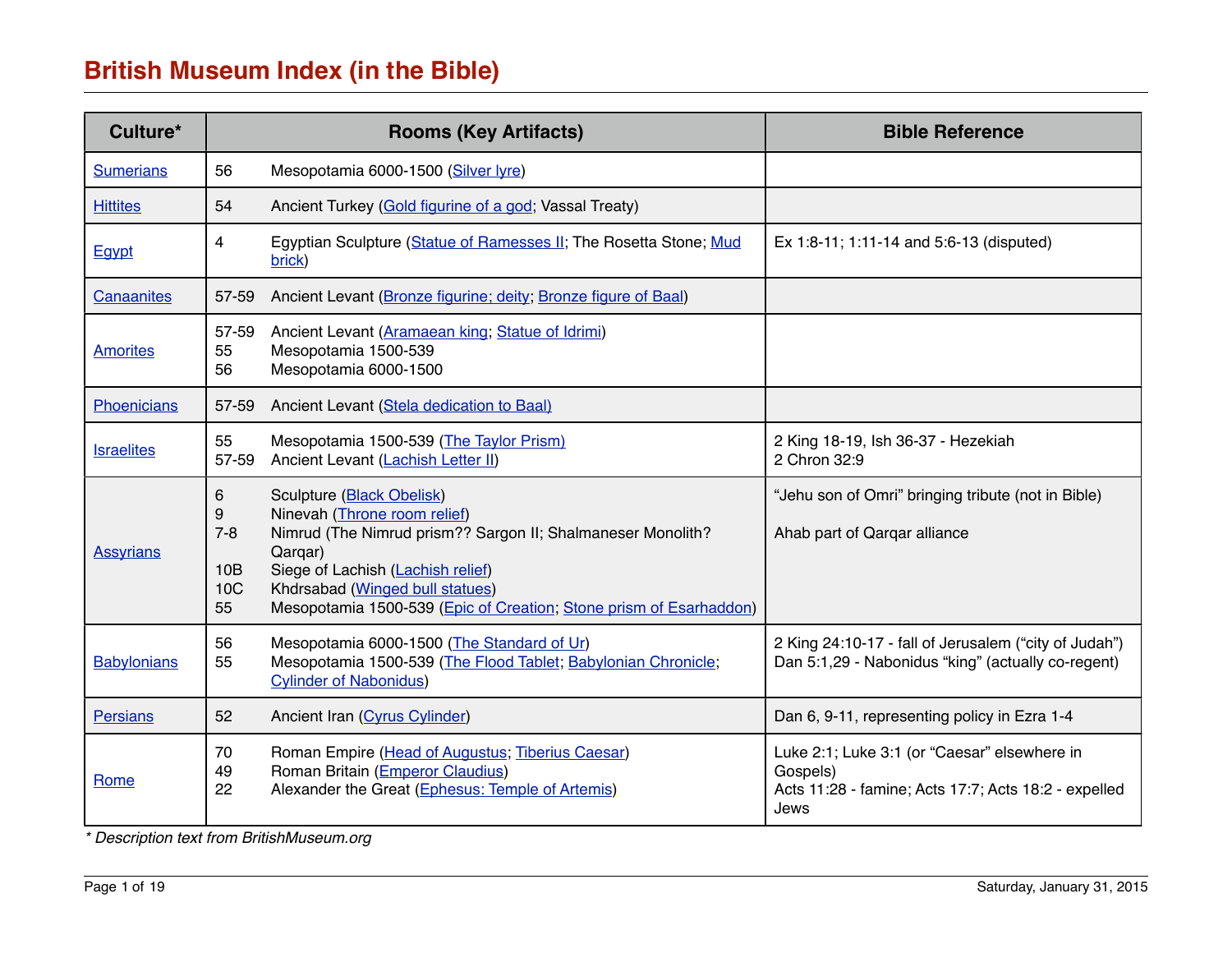#### <span id="page-1-1"></span>**Amorites**

The Amorites were the indigenous people of central inland and northern Syria. They spoke a Semitic language related to modern Hebrew. During the Early Bronze Age (3200-2000 BC), they developed powerful states such as those centred on Ebla, Carchemish and Aleppo. Enclosed behind large fortification walls, these cities had elaborate palace and temple buildings. The Amorites maintained close diplomatic and trading relations with cities in Mesopotamia to the east and south. This contact is reflected in their art and architecture which is often influenced by that of Mesopotamia. The cuneiform writing system was also adopted from southern Mesopotamia to write the local Semitic languages. In addition, however, the Amorite city-states maintained trading links with Canaan and Egypt.

Many cities in Syria, including Ebla were destroyed around 2300 BC, possibly as part of the military expansion of the kings of Akkad from southern Mesopotamia. Recovery was swift, however, and by the end of this period many Amorites had moved southwards along the Euphrates river and settled throughout Mesopotamia By 1900 BC dynasties of Amorite rulers had come to control many important cities in this region, including Mari and Babylon, whose most famous king was Hammurabi (1792-1750 BC).

During the second millennium, the Amorite population of Syria fell under the control of the Hittite Empire, and only when this empire collapsed in the twelfth century BC, did the Amorites re-emerge as a vibrant and energetic people, known as the Aramaeans.

### <span id="page-1-0"></span>**Ancient Egypt**

Towards the end of the fourth millennium BC several independent city-states were unified to form a single state, marking the beginning of over 3,000 years of pharaonic civilisation in the Nile Valley. Fertile earth left behind after the yearly Nile flood provided the basis for Egypt's agricultural prosperity, a key factor in the longevity of the civilisation. Impressive monuments were erected in the name of kings, from monumental temples for the gods to the pyramids marking the burials of rulers.

| <b>Ramsses II (the Great)</b>                             | 1279-1213               |
|-----------------------------------------------------------|-------------------------|
| • Likely Pharaoh of Exodus                                |                         |
| <b>Merenptah</b>                                          | 1213-1203               |
| ● Stela in Cairo Museum celebrating triumph over "Israel" | 1208                    |
|                                                           | 945-924                 |
| Against Rehoboam (1 K 14:25); Jeroboam (Megiddo stele)    | 925                     |
|                                                           | Shishak (or Sheshonk) I |

The British Museum collection includes statuary and decorated architecture from throughout pharaonic history, often inscribed with hieroglyphs. Many other aspects of ancient Egyptian culture are represented: coffins and mummies of individuals, but also furniture, fine jewelry and other burial goods. These reflect the practice of lavish burials for the wealthy, which included the royal family, government officials and the priesthood. Texts preserved on papyrus help reveal the complex administration of the country, but also include magical, medical and mathematical works and poetry. Pottery vessels and a variety of tools and agricultural equipment hint at the day-to-day lives of ancient Egyptians.

At certain periods, Egypt's empire extended over neighbouring areas, from Upper Nubia to the Euphrates river. But Egypt was also linked to other countries through trade, and many foreigners came to reside in Egypt, producing a cosmopolitan society. Egypt did endure several periods of foreign domination, by Palestinian, Nubian, Persian, Greek and Roman rulers. Yet throughout, temples to the Egyptian gods continued to be built in the traditional style and aspects of Egyptian religion spread throughout the ancient world.

By the fourth century AD, Christianity had become the dominant religion along the Nile, with Islam first introduced in the seventh century AD.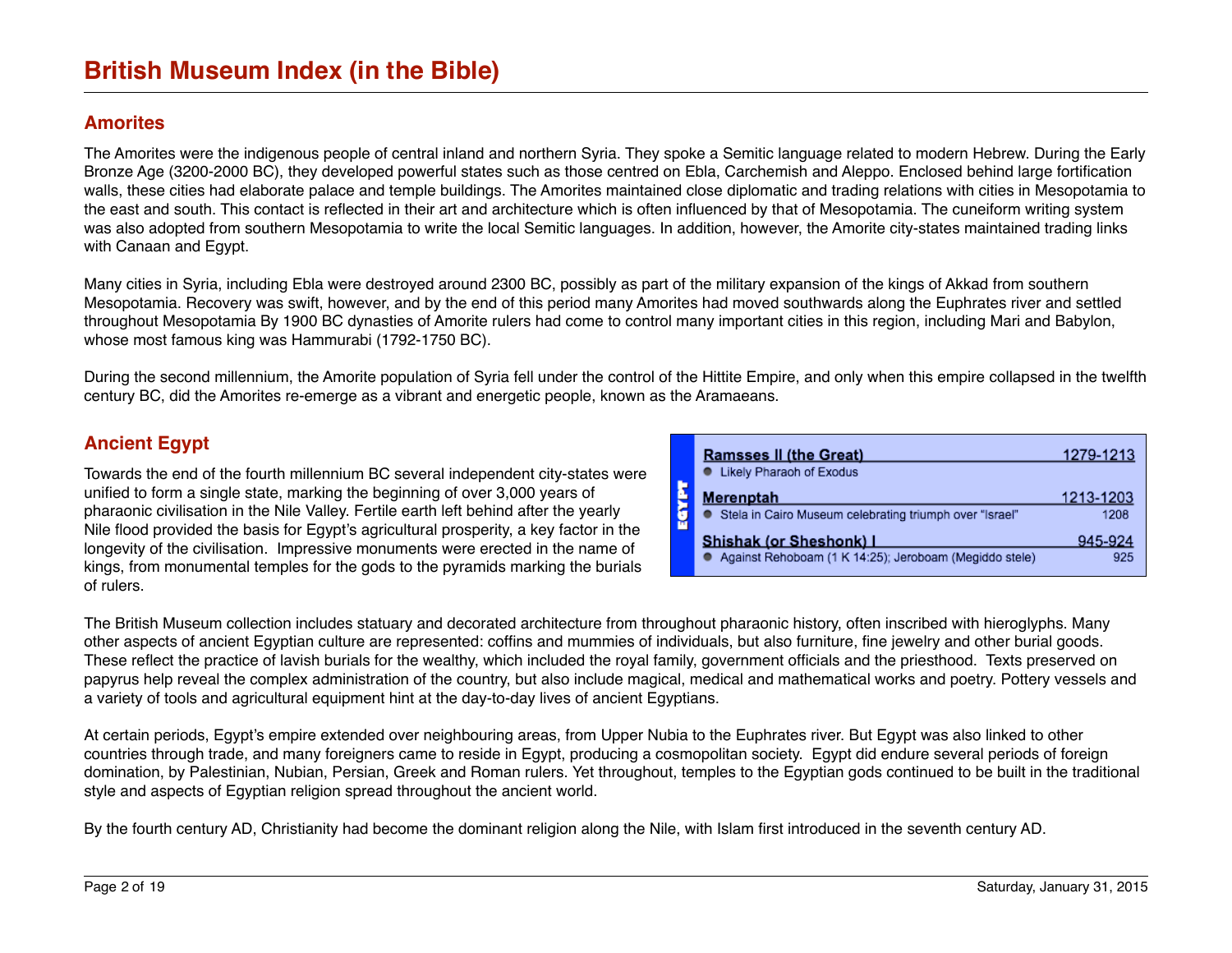### <span id="page-2-0"></span>**Canaanite[s](http://www.britishmuseum.org/explore/highlights/highlight_objects/me/p/pendant,_tell_el-cajju_hoard.aspx)**

The Canaanites were the indigenous people of the ancient Levant (modern Israel, Palestine, Transjordan, Lebanon and coastal Syria). They spoke a Semitic language related to Hebrew. During the Early Bronze Age, as trade with Egypt increased, strongly defended cities developed throughout the region which formed the centres of independent states. Egyptian campaigns were occasionally launched against some Canaanite cities but relations were normally maintained through trade.

Starting around 2000 BC, Canaanites began to infiltrate the Egyptian Delta, and their donkey caravans can be seen on a number of Egyptian tomb paintings. By 1700 BC they had seized control of the Delta and established a local dynasty known as the *Hyksos* or "Shepherd Kings". This period (1700-1480) saw the development of a rich and imaginative artistic style, and it was at this time too that the Canaanites developed an alphabetic writing system that was passed on to the Phoenicians.

Around 1550 BC the Hyksos were driven from Egypt by the energetic kings of the Eighteenth Dynasty, and Tuthmosis III (1504-1450 BC) put the entire Canaanite region under direct imperial control. Throughout the period of the Egyptian Empire, disaffected and dispossessed Canaanites, known to the Egyptians as *Habiru* migrated to the hill country regions. This *Habiru* population formed the kernel of what was to become historical Israel, and it was referred to as such by the pharaoh Merneptah (reigned 1236-1223 BC) on a victory stele now in the Cairo Museum.

#### <span id="page-2-1"></span>**Israelite[s](http://www.britishmuseum.org/explore/highlights/highlight_objects/me/t/black_obelisk_of_shalmaneser.aspx)**

The Israelites represent a branch of Canaanite society. During the period that Egypt dominated the land of Canaan (c.1480-1150 BC), disaffected and dispossessed Canaanites, known to the Egyptians as *Habiru* migrated to the less accessible hill country regions. This *Habiru* or "Hebrew" population formed the kernel of what was to become historical Israel, and is referred to as such by the pharaoh Merneptah (reigned 1236-1223 BC) on a victory stela now in the Cairo Museum. Following the withdrawal of the Egyptian Empire around 1150 BC, the Israelites were able to extend their territory by gradually and slowly re-integrating with their Canaanite counterparts. This expansion was initially held in check by battles with the Philistines, people of Aegean origin, who had settled on the southern Canaanite coast during the time of Ramses III (1198-1166 BC).

Eventually, however, towards the end of the tenth century BC, the Israelites, established a kingdom with its capital at Samaria. Some time later, in the eighth century BC, as this kingdom weakened under pressure from the advancing Assyrians, a second kingdom of Judah emerged with its capital at Jerusalem. In 722 BC Israel was conquered and absorbed into the Assyrian Empire. Judah maintained an uneasy independence but was eventually incorporated into the Neo-Babylonian empire when it was conquered by the armies of king Nebuchadnezzar in 587 BC. Some of the population was deported to cities in Babylonia, beginning the period known as "the Exile". It was during the Exile that the Old Testament (Hebrew Bible) was mostly compiled and written.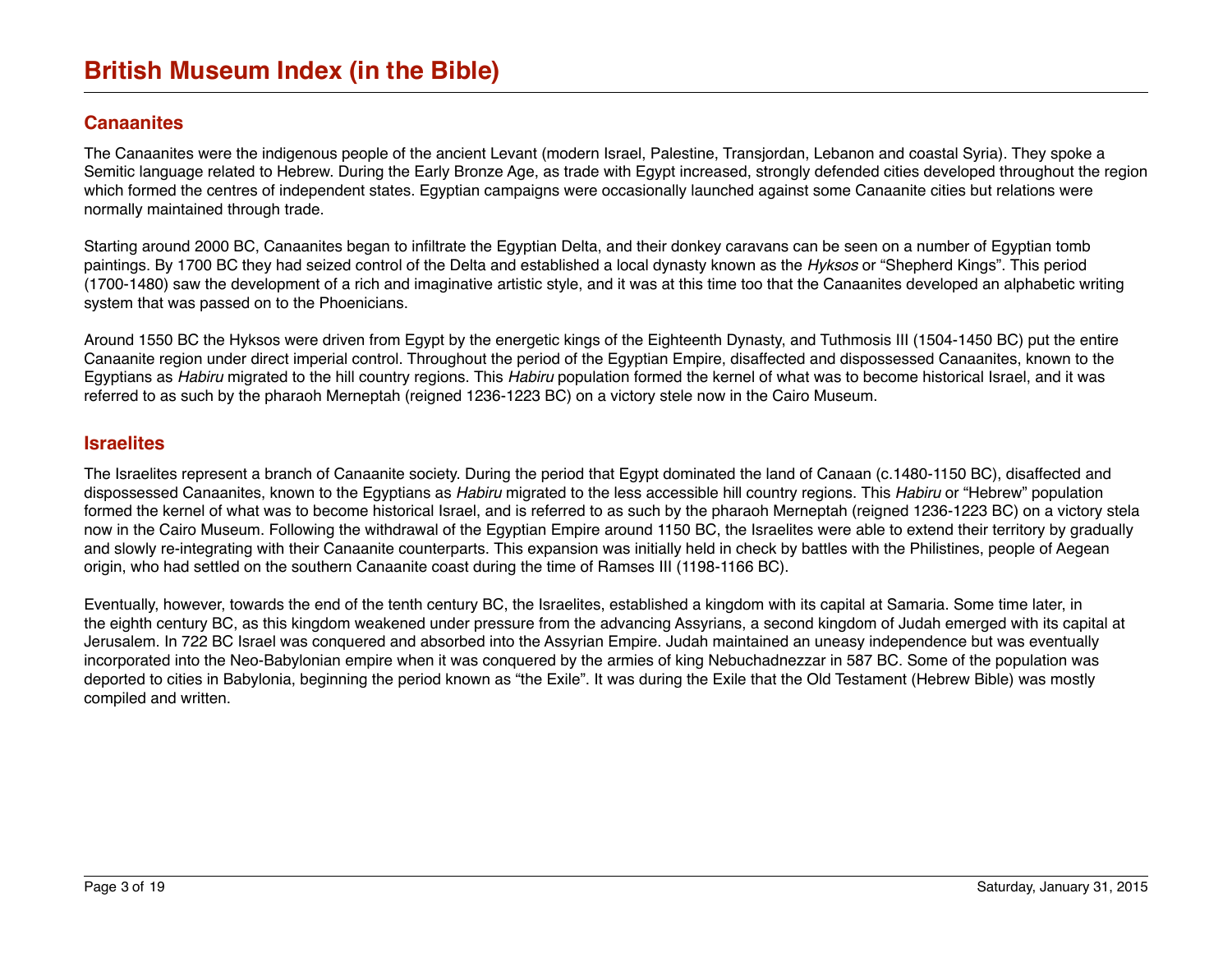### <span id="page-3-0"></span>**Assyrian[s](http://www.britishmuseum.org/explore/highlights/highlight_objects/me/t/stone_panel,_dying_lion.aspx)**

Although Assyrian civilization, centred in the fertile Tigris valley of northern Iraq, can be traced back to at least the third millennium BC, some of its most spectacular remains date to the first millennium BC when Assyria dominated the Middle East.

The Assyrian king Ashurnasirpal II (883-859 BC) established Nimrud as his capital. Many of the principal rooms and courtyards of his palace were decorated with gypsum slabs carved in relief with images of the king as high priest and as victorious hunter and warrior. Many of these are displayed in the British Museum.

Later kings continued to embellish Nimrud, including Ashurnasirpal II's son, Shalmaneser III who erected the Black Obelisk depicting the presentation of tribute from Israel.

During the eighth and seventh centuries BC Assyrian kings conquered the region from the Persian Gulf to the borders of Egypt. The most ambitious building of this period was the palace of king Sennacherib (704-681 BC) at Nineveh. The reliefs from Nineveh in the British Museum include a depiction of the siege and capture of Lachish in Judah.

| Shalmaneser III<br>858-824<br>Battle of Qargar; Monolith Inscription<br>853<br>Tribute from Jehu: Black Obelisk<br>841<br>744-727<br><b>Tiglath-Pileser III</b><br>Defeated Syria (2 K 16:9) & much of northern Israel (2 K 15:29)<br>732<br><b>Shalmaneser V</b><br>727-723<br>P Hoshea paid tribute; 3 yr siege of Samaria (2 K 17:5, 18:9-10)<br>725-23<br>722-705<br>Sargon II<br>Took credit for destruction of Samaria (2 K 17:6, 24; 2 K 18:9-12)<br>722<br>Sennacherib<br>705-681<br>Siege Jerusalem, Hezekiah (2 K 18:17-19:37); clay prism<br>701<br>Established Nineveh as capital<br>Esarhaddon<br>681-669 |  |  |  |
|------------------------------------------------------------------------------------------------------------------------------------------------------------------------------------------------------------------------------------------------------------------------------------------------------------------------------------------------------------------------------------------------------------------------------------------------------------------------------------------------------------------------------------------------------------------------------------------------------------------------|--|--|--|
|                                                                                                                                                                                                                                                                                                                                                                                                                                                                                                                                                                                                                        |  |  |  |
|                                                                                                                                                                                                                                                                                                                                                                                                                                                                                                                                                                                                                        |  |  |  |
|                                                                                                                                                                                                                                                                                                                                                                                                                                                                                                                                                                                                                        |  |  |  |
|                                                                                                                                                                                                                                                                                                                                                                                                                                                                                                                                                                                                                        |  |  |  |
|                                                                                                                                                                                                                                                                                                                                                                                                                                                                                                                                                                                                                        |  |  |  |
|                                                                                                                                                                                                                                                                                                                                                                                                                                                                                                                                                                                                                        |  |  |  |
|                                                                                                                                                                                                                                                                                                                                                                                                                                                                                                                                                                                                                        |  |  |  |
|                                                                                                                                                                                                                                                                                                                                                                                                                                                                                                                                                                                                                        |  |  |  |
|                                                                                                                                                                                                                                                                                                                                                                                                                                                                                                                                                                                                                        |  |  |  |
|                                                                                                                                                                                                                                                                                                                                                                                                                                                                                                                                                                                                                        |  |  |  |
|                                                                                                                                                                                                                                                                                                                                                                                                                                                                                                                                                                                                                        |  |  |  |
|                                                                                                                                                                                                                                                                                                                                                                                                                                                                                                                                                                                                                        |  |  |  |
|                                                                                                                                                                                                                                                                                                                                                                                                                                                                                                                                                                                                                        |  |  |  |
|                                                                                                                                                                                                                                                                                                                                                                                                                                                                                                                                                                                                                        |  |  |  |
| 2 Kings 19:37                                                                                                                                                                                                                                                                                                                                                                                                                                                                                                                                                                                                          |  |  |  |
| Rebuilt Babylon - resided, held court their often                                                                                                                                                                                                                                                                                                                                                                                                                                                                                                                                                                      |  |  |  |
| Likely captor of Mannaseh (2 Chr 33:11) - implies battle at Jerusalem                                                                                                                                                                                                                                                                                                                                                                                                                                                                                                                                                  |  |  |  |
|                                                                                                                                                                                                                                                                                                                                                                                                                                                                                                                                                                                                                        |  |  |  |
| Ashurbanipal<br>669-626?                                                                                                                                                                                                                                                                                                                                                                                                                                                                                                                                                                                               |  |  |  |
| Possibly "Osnappar" or "Asnapper" in Ezra 4:10                                                                                                                                                                                                                                                                                                                                                                                                                                                                                                                                                                         |  |  |  |
| Established great library in Nineveh                                                                                                                                                                                                                                                                                                                                                                                                                                                                                                                                                                                   |  |  |  |

The finest carvings, however, are the famous lion hunt reliefs from the North Palace at Nineveh belonging to Ashurbanipal (668-631 BC). This king is also renowned for the vast library he created at Nineveh.

Copies of some of the greatest literary works from ancient Iraq, including the "Epic of Gilgamesh" as well as writings on divination, astrology, medicine and mathematics, are among the thousands of tablets now in the British Museum.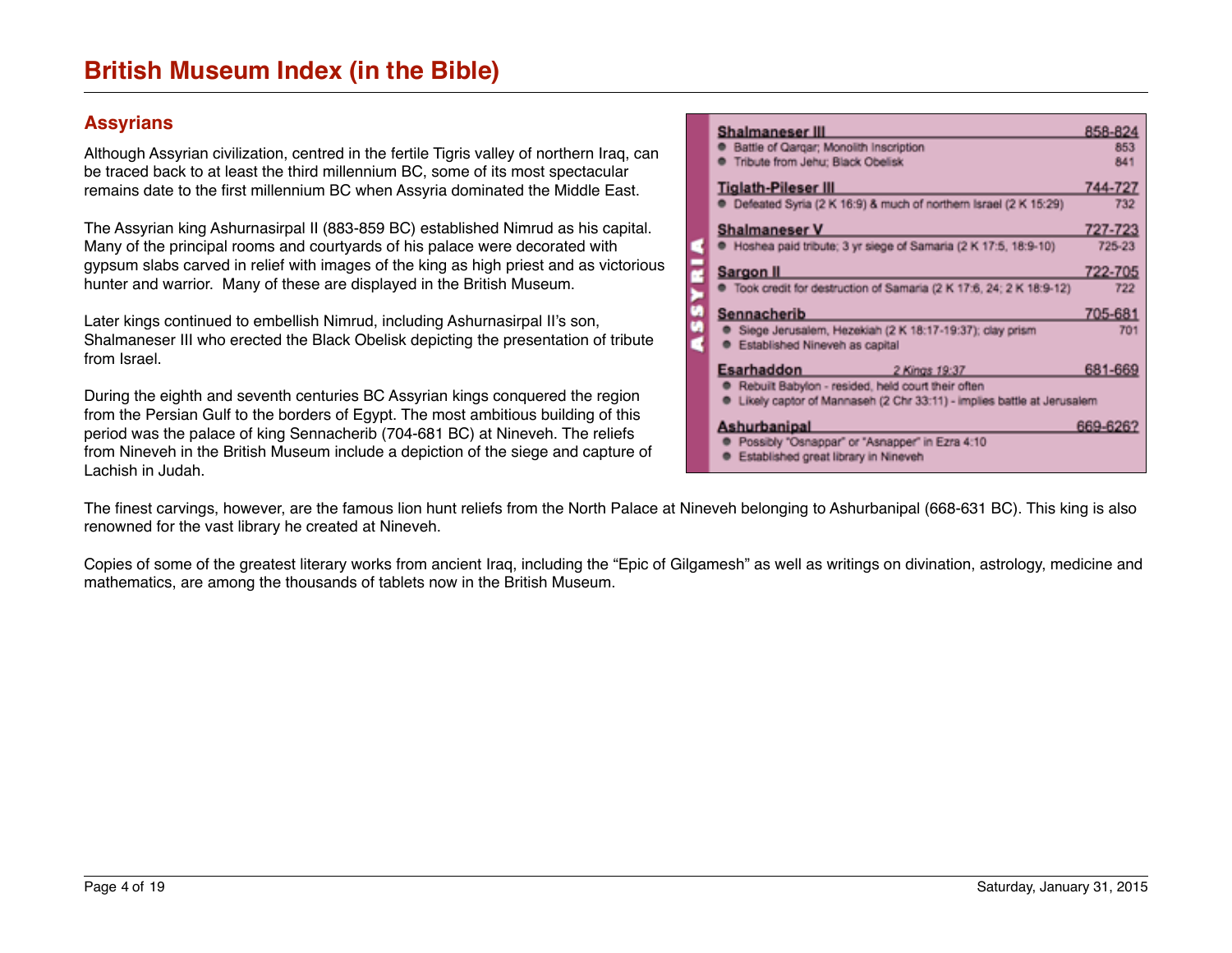## <span id="page-4-1"></span>**Babylonians**

The city of Babylon on the River Euphrates in southern Iraq first came to prominence as the royal city of king Hammurabi (about 1790-1750 BC). He established his control over many other kingdoms stretching from the Persian Gulf to Syria. The British Museum holds one of the iconic artworks of this period, the so-called "Queen of the Night".

From around 1500 BC a dynasty of Kassite kings took control in Babylon and unified southern Iraq into the kingdom of Babylonia. The Babylonian cities were the centres of great scribal learning and produced writings on divination, astrology, medicine and mathematics. The Kassite kings corresponded with the Egyptian Pharaohs as revealed by cuneiform letters found at Amarna in Egypt, now in the British Museum.

Babylonia had an uneasy relationship with its northern neighbour Assyria and opposed its military expansion. In 689 BC Babylon was sacked by the Assyrians

| <u>Nabopolassar</u><br><b>Chaldean Dynasty</b>                                                   | ?-605                |
|--------------------------------------------------------------------------------------------------|----------------------|
| Defeated Sennacherib, Nineveh in alliance with Medes                                             | 612                  |
| <b>Nebuchadnezzar II Daniel 1-4</b>                                                              | 605-562              |
| Josiah dies at hands of Necho (Egypt) on way to help Assyria                                     |                      |
| Defeated Egypt and Assyria at Battle of Carchemish<br>Destroys Jerusalem, Temple, deports people | 605<br>605, 597, 586 |
| No decrees - his seven years of madness (Dan 4)                                                  | 582-575              |
| Evil-Merodach                                                                                    | 562-560              |
| Releases King Jehoiachin from 37 yrs of prison (2 K 25:27-30)                                    |                      |
| Nergalsharezer<br>Jeremiah 39:3                                                                  | 559-556              |
| <b>Nabonidas</b><br>Daniel 5, 7-8                                                                | 556-539              |
| Dead Sea Scroll - 'Prayer of Nabonidas'; an exile called an exorcist                             |                      |
| Belshazzar, his son, was co-ruler                                                                |                      |

but as the city was highly regarded it was restored to its former status soon after. Other Babylonian cities also flourished; scribes in the city of Sippar probably produced the famous "Map of the World".

After 612 BC the Babylonian kings Nabopolassar and Nebuchadnezzar II were able to claim much of the Assyrian empire and rebuilt Babylon on a grand scale. However, the last Babylonian king Nabonidus (555-539 BC) was defeated by Cyrus II of Persia and the country was incorporated into the vast Achaemenid Persian Empire.

## <span id="page-4-0"></span>**Phoenicians**

The Phoenicians were the direct descendents of the Canaanites of the south Syrian and Lebanese coast who, at the end of the second millennium BC, became isolated by population and political changes in the regions surrounding them. The name derives from the Greek, *Phoinikes,* referring to the purple coloured dye which the Phoenicians extracted from the murex shell, and with which they produced highly prized textiles.

The major Phoenician cities were Tyre, Sidon, Byblos and Arwad. These cities represented a confederation of fiercely independent maritime traders. By the late eighth century BC, the Phoenicians had founded trading posts and colonies around the entire Mediterranean, the greatest of which was Carthage on the north coast of Africa (present day Tunisia). Explorers and traders from Carthage even ventured beyond the Straits of Gibraltar as far as Britain in search of tin.

Phoenician craftsmen and artists perpetuated the purest ideals of their Canaanite ancestors into the first millennium and transmitted them throughout the Mediterranean world. They were extremely skilled in metalworking, ivory carving, jewellery manufacture and glass-making. One of the most significant contributions of the Phoenicians was in developing the alphabet invented by the Canaanites and passing it to the Greeks: it is the same alphabet we use today.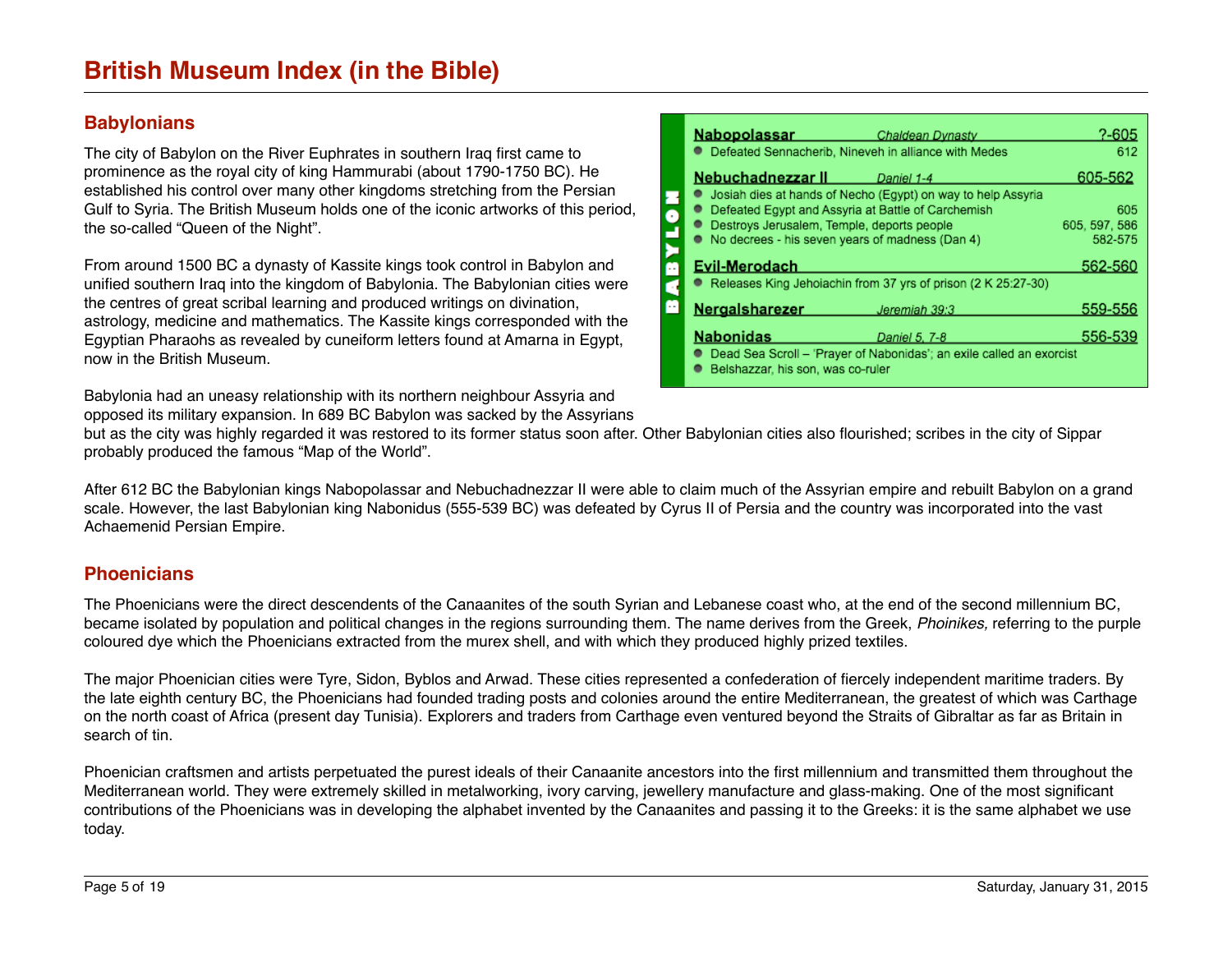#### <span id="page-5-1"></span>**Persia**

The Medes were closely related to the Persians and were located around the area of modern Hamadan (ancient Ecbatana). The Assyrian records of the time list the Medes among many population groups. In 614 BC a Median king, Cyaxares, gathered sufficient forces to sack some of the great Assyrian cities (Ashur and Tarbisu) and with the Babylonians Nineveh in 612 BC. In 550 BC Cyrus of Persia fought off an attack by Cyaxares' son Astyages and took over the Median state which spread from western Iran through the former kingdom of Urartu (in eastern Anatolia) into what is now central Turkey.

#### <span id="page-5-0"></span>**Hittites**

Between 1400 and 1200 BC the Hittites established one of the great empires of the ancient Middle East. At its height, the empire encompassed central Turkey, north western Syria, and Upper Mesopotamia (north eastern Syria and northern Iraq).

Although they spoke an Indo-European language, the Hittites adopted many of the traditions of Mesopotamia, including the cuneiform writing system. At the capital, Hattusa, Archaeologists have excavated royal archives written in cuneiform on clay tablets.

The Hittites were famous for their skill in building and using chariots. They also pioneered the manufacture and use of iron.

By 1300 the Hittite Empire bordered on Egypt and both powers vied for control of wealthy cities on the Mediterranean coast. This led to the Battle of Kadesh with Rameses II (1274 BC.) On Rameses II's monuments, the battle was commemorated as a great victory for Egypt, but the Hittite account, found at Hattusas, suggests that the battle was closer fought.

| <u>Cyrus the Great, II</u><br>Daniel 6, 9-11, Ezra 1-4               | 559-530 |  |  |  |  |
|----------------------------------------------------------------------|---------|--|--|--|--|
| Defeated Medes, Babylonians                                          |         |  |  |  |  |
| Decree allowing Zerubbabel to return (1st exiles); Cyrus Cylinder    | 539     |  |  |  |  |
| Darius the Mede (Daniel 5:31, 6, 9, 11)                              |         |  |  |  |  |
| . Another name for Cyrus (11:1 in Septuagint reads Cyrus), or        |         |  |  |  |  |
| • A governor of Cyrus, also named Gobryus                            |         |  |  |  |  |
| <u>Cambvses III</u><br>Ezra 4:6                                      | 530-522 |  |  |  |  |
| Ahasnerus in Ez 4:6; work on the Temple stopped                      |         |  |  |  |  |
| <b>Magian priest Gomates</b> Ezra 4:7-22                             | 522     |  |  |  |  |
| Ahasuerus (Ez 4:6); work on the Temple stopped                       |         |  |  |  |  |
|                                                                      |         |  |  |  |  |
| Darius I<br>Ezra 5-6, Haggai, Zech.                                  | 521-486 |  |  |  |  |
| Temple completed after 14 year hiatus                                | 515     |  |  |  |  |
| ● Battle of Marathon (Athens and Sparta)                             | 490     |  |  |  |  |
| Xerxes<br>Esther                                                     | 486-465 |  |  |  |  |
| Battle of Thermopylae (300 Spartans)                                 | 480     |  |  |  |  |
| • Defeated by Greeks in Salamis (Themistocles); Marries Esther       | 480     |  |  |  |  |
|                                                                      |         |  |  |  |  |
| Artaxerxes I<br>Ezra 7-10, Nehemiah                                  | 464-424 |  |  |  |  |
| Decree allowing Ezra to return (2nd exiles)                          | 458     |  |  |  |  |
| Letters allowing Nehemiah to return to rebuild the wall (3rd exiles) | 444     |  |  |  |  |
| Nehemiah returns to Jerusalem a second time (Neh 13:6)               | 433     |  |  |  |  |
| Darius II                                                            | 423-404 |  |  |  |  |
| Possibly 'Darius the Persian' in Nehemiah 12:22                      |         |  |  |  |  |
|                                                                      |         |  |  |  |  |
| Artaxerxes II                                                        | 404-359 |  |  |  |  |
| Darius III                                                           | 336-330 |  |  |  |  |
| Defeated by Alexander the Great                                      |         |  |  |  |  |
| Probably the fourth king of Persia (Dan 11:2)                        |         |  |  |  |  |

Civil war and rivalling claims to the throne, combined with external threats weakened the Hittites and by 1160 BC, the Empire had collapsed. Hittite culture survived in parts of Syria such as Carchemish which had once been under their power. These Neo-Hittites wrote Luwian, a language related to Hittite, using a hieroglyphic script. Many modern city names in Turkey are derived from their Hittite name, for example Sinop or Adana, showing the impact of Hittite culture in Anatolia.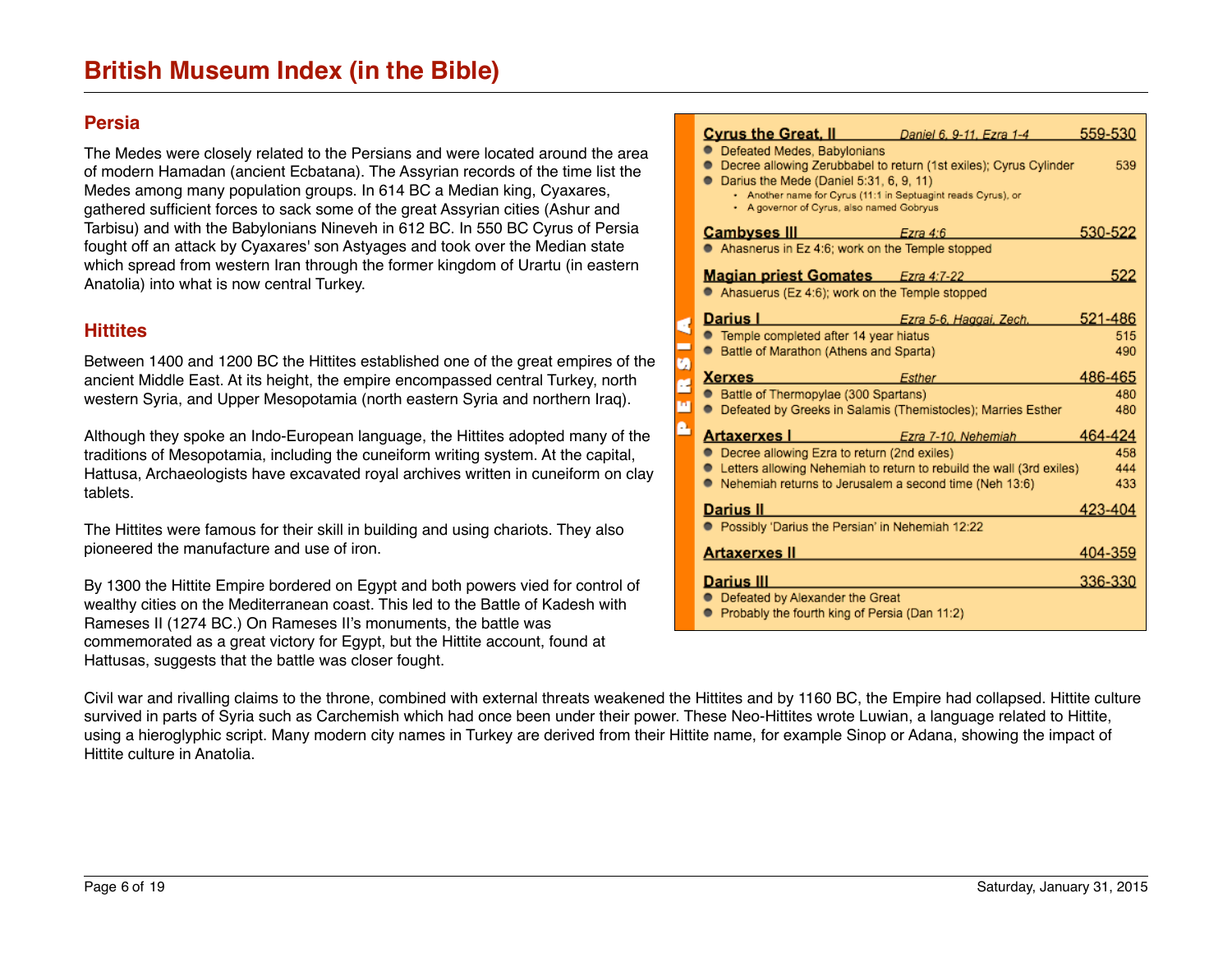#### <span id="page-6-0"></span>**Sumerians**

The ancient Sumerians, the 'black-headed ones,' lived in the southern part of what is now Iraq. The heartland of Sumer lay between the Euphrates and Tigris rivers, in what the Greeks later called Mesopotamia. This territory, once skilfully irrigated, proved very fertile, and major cities had long been in existence before the period when archaeologists can identify the Sumerian people themselves.

The Sumerians were characteristically inventive, and are likely to have been responsible for the development of the first writing. Well before 3000 BC Sumerians were recording their language using simple pictures. They wrote on tablets of clay, later evolving the script that to us is known as cuneiform, or 'wedge-shaped.'

They were energetic farmers, traders and sailors. Their religion recognised many gods, whose feats and escapades were described in stories that were often preserved for generations. Rituals as well as parties were enlivened by skilful harpists and singers, and Sumerian musical instruments have even been excavated by modern archaeologists.

Book-keeping was a feature of Sumerian life, and very detailed records on clay tablets of offerings, rations, taxes and agricultural work have come down to us. Their favourite board game achieved popularity throughout the whole Middle Eastern world. Imported lapis lazuli and carnelian was much prized for inlays and jewellery.

Archaeology has shown that in about 2500 BC the ruling elite in the city of Ur went to their final resting place surrounded by their wealth and the attendant bodies of their court personnel.

#### <span id="page-6-1"></span>**Bronze figure of Baal**

Canaanite, about 1400-1200 BC From Syria

The god Baal with raised right arm

This figure is typical of bronzes from Syria in the second half of the second millennium BC. Although clearly broken, his pointed cap and raised right arm suggest that this is a representation of the god Baal, one of the major deities of the Canaanites. He would usually be wielding a club, but this example may have held a smaller object, perhaps a thunderbolt. The eyes were originally inlaid and the dowel and hole are modern.

The god Baal embodied royal power and authority. Much of our knowledge about Canaanite gods comes from the local Canaanite literature, particularly from the archive of cuneiform tablets from the site of Ugarit. The Canaanite gods and goddesses continued to be worshipped during the first millennium BC, though some of their functions changed. They were worshipped wherever the Canaanites (Phoenicians) established trading colonies across the Mediterranean.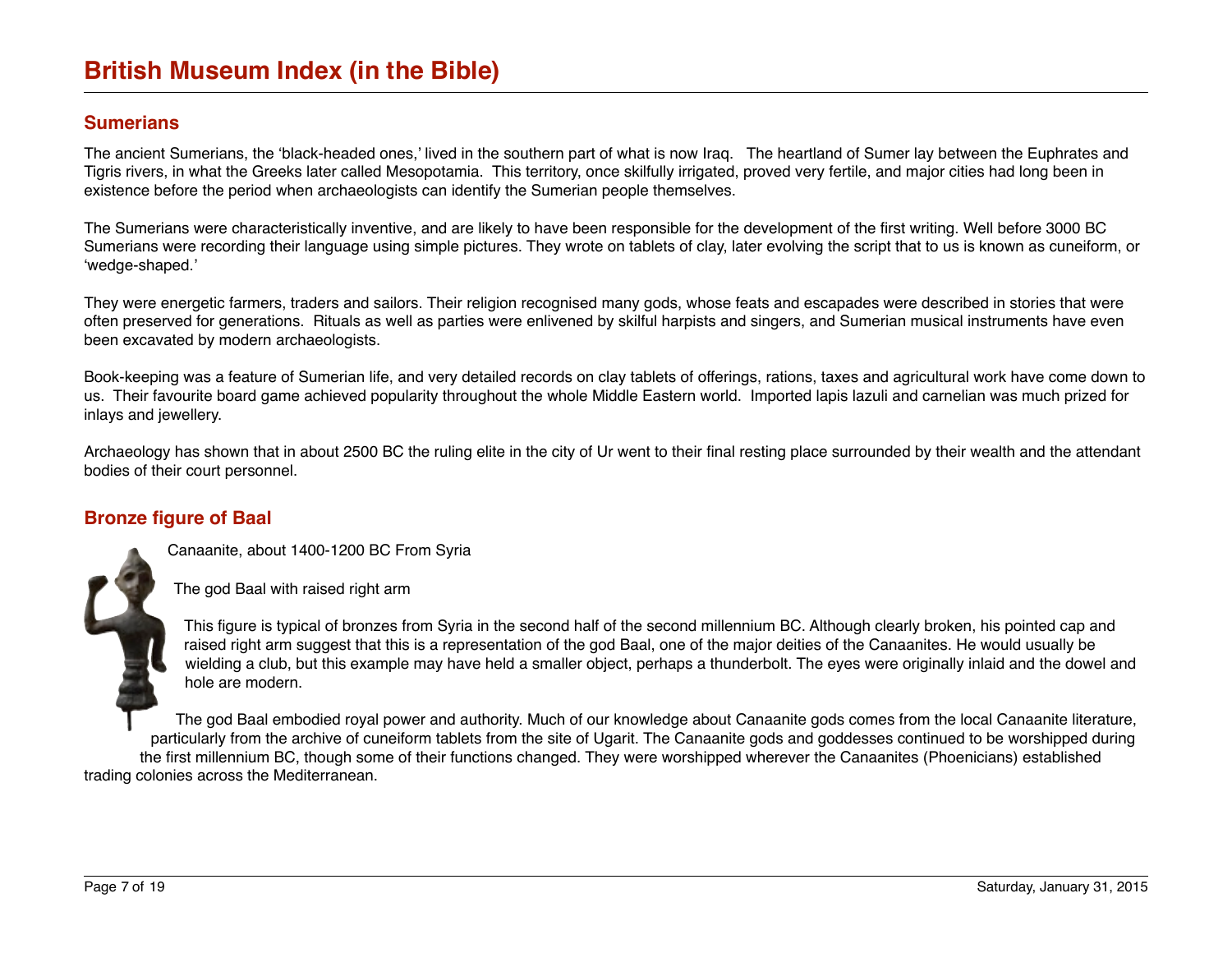# <span id="page-7-0"></span>**Lachish Letter II**



Israelite, 586 BC; From Lachish (modern Tell ed-Duweir), Israel

A letter written on a piece of pottery

This is one of a group of letters written on *ostraka* (pot sherds) found near the main gate of ancient Lachish in a burnt layer which archaeologists have associated with the destruction of the city by the Babylonians in 586 BC. It is written in ink in alphabetic Hebrew. The letters are a poignant record of the city's last days.

In 598 BC Nebuchadnezzar, King of Babylon, invaded Judah after it had rebelled against him. He captured Jerusalem and took the royal family captive. He installed Zedekiah, the former king's uncle, as his choice of ruler. However, rebellion broke out

again. Nebuchadnezzar showed no mercy this time and in 587 BC he beseiged and then destroyed Jerusalem.

This was the period at which this letter was written. It came from an officer named Hosha'yahu who was in charge of a military outpost. He was writing to Ya'osh, military commander at Lachish, as the situation worsened. 'To my lord Ya'osh. May Yahweh cause my lord to hear the news of peace, even now, even now. Who is your servant but a dog that my lord should remember his servant?'

Peace was not to be. Nebuchadnezzar moved on to Lachish and nearby Azekah, the last two major cities of Judah to be subdued by the Babylonians. There followed a large-scale deportation of a part of Judah's population. Thus began the exile, a period of great significance for the Jews spiritually, and one which would profoundly influence later religious ideology and teaching.

# <span id="page-7-1"></span>**Cuneiform tablet telling the Epic of Creation**

Neo-Assyrian, 7th century BC; From Nineveh, northern Iraq

Part of the library of King Ashurbanipal (reigned 669-631 BC)

This is one of a series of tall narrow cuneiform tablets that tell the story of the creation of the gods Apsu and Tiamat out of primordial waters. This particular tablet relates the episode in which the god Anshar summons the gods to celebrate Marduk's appointment as champion following his defeat of Tiamat.

The younger gods disturb Tiamat, and Apsu, her husband, decides to destroy them. However, before he can act, he is killed by the gods. Tiamat is enraged and gathers an army of monsters and demons and marches in revenge. The gods, gathered in assembly, at first are unable to face Tiamat. Eventually Marduk, a young god, steps forward and offers to fight Tiamat, in return for the throne of heaven. The gods agree and Marduk gathers his weapons. Tiamat's army is defeated and she is killed. From her body Marduk creates the heavens and earth and, from the blood of a defeated giant, humans are created to serve the gods.

The Epic was recited on the fourth day of the New Year Festival in Babylon, which took place in April. On this day the king's right to rule was symbolically renewed by the gods. The story probably has its origin in the second millennium BC, but was still known in the fifth to sixth centuries AD.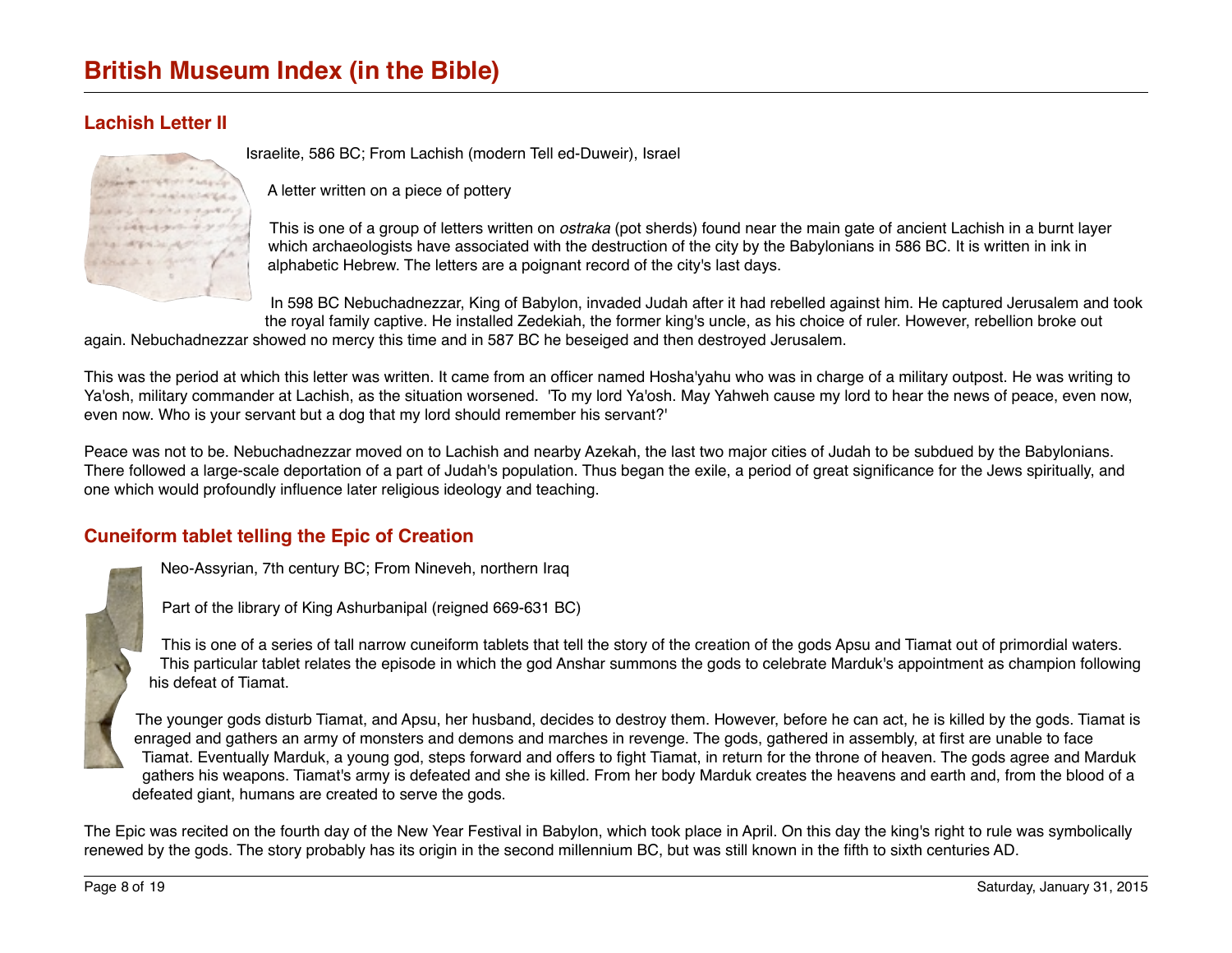### <span id="page-8-1"></span>**The Taylor Prism**

Neo-Assyrian, 691 BC; From Nineveh, northern Iraq

Recording the first eight campaigns of King Sennacherib (704-681 BC)

This six-sided baked clay document (or prism) was discovered at the Assyrian capital Nineveh, in an area known today as Nebi Yunus. It was acquired by Colonel R. Taylor, British Consul General at Baghdad, in 1830, after whom it is named. The British Museum purchased it from Taylor's widow in 1855.

As one of the first major Assyrian documents found, this document played an important part in the decipherment of the cuneiform script.

The prism is a foundation record, intended to preserve King Sennacherib's achievements for posterity and the gods. The record of his account of his third campaign (701 BC) is particularly interesting to scholars. It involved the destruction of forty-six cities of the state of Judah and the deportation of 200,150 people. Hezekiah, king of Judah, is said to have sent tribute to Sennacherib. This event is described

from another point of view in the Old Testament books of 2 Kings and Isaiah. Interestingly, the text on the prism makes no mention of the siege of Lachish which took place during the same campaign and is illustrated in a series of panels from Sennacherib's palace at Nineveh.

### <span id="page-8-0"></span>**Statue of Idrimi**

Late Bronze Age / Syrian, 16th century BC; From Tell Atchana (ancient Alalakh), modern Turkey



A statue of a king of Alalakh, covered with his biography in cuneiform

This extraordinary statue represents Idrimi, a king of Alalakh. It was discovered by the excavator Leonard Woolley in the ruins of a temple at the site of Tell Atchana (ancient Alalakh). The statue had been toppled from its stone throne, presumably at the time of the final destruction of the city, around 1100 BC. Its head, with inlaid glass eyes, and its feet had broken off. The eyebrows and eyelids had originally been inlaid and the marks of a tubular drill can be seen, probably part of the process of manufacture.

The statue is inscribed in faulty Akkadian, using a poor cuneiform script, with an autobiography of Idrimi. It is a unique type of text signed by the scribe who wrote it. Idrimi was one of the sons of the royal house of Aleppo, which was subject to the powerful kingdom of Mitanni. The territory of Aleppo included the smaller city state of Alalakh. Following a failed revolt, Idrimi and some of his family fled to Emar (now Meskene) on the Euphrates, which was ruled by his mother's family. From there he went south to live among nomads in Canaan (the earliest known reference to this land). Here he gathered troops and received popular support and help from his family. In time he made overtures to Parattarna, the king of Mitanni, who recognized his control of Alalakh. The inscription states that he had been ruling for thirty years when he had the statue inscribed, though it has been suggested that the text was actually added to the statue about three hundred years after Idrimi. The inscription ends with curses on anyone who would destroy the statue.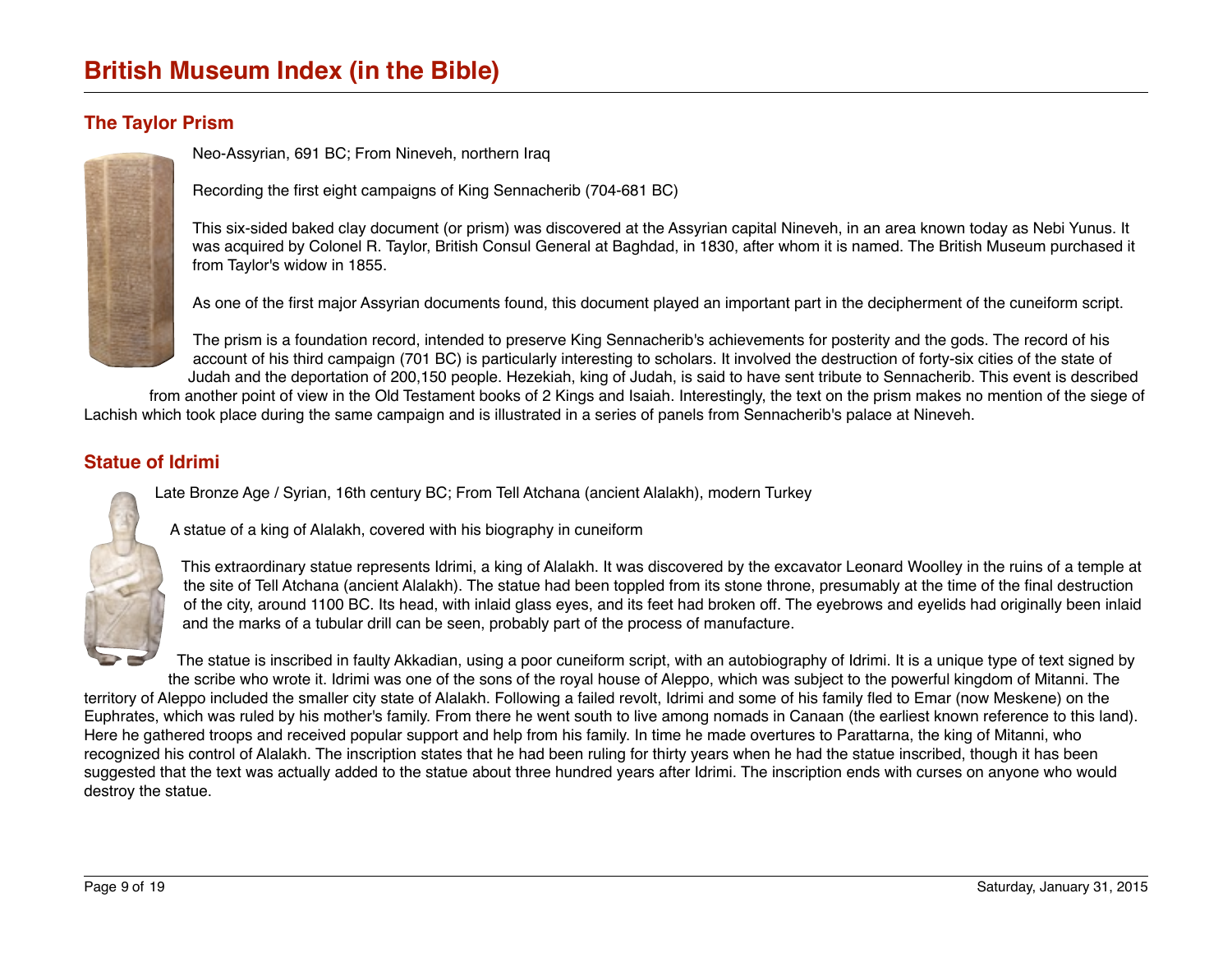### <span id="page-9-0"></span>**The Black Obelisk of Shalmaneser III**

Neo-Assyrian, 858-824 BC; From Nimrud (ancient Kalhu), northern Iraq

The military achievements of an Assyrian king

The archaeologist Henry Layard discovered this black limestone obelisk in 1846 during his excavations of the site of Kalhu, the ancient Assyrian capital. It was erected as a public monument in 825 BC at a time of civil war. The relief sculptures glorify the achievements of King Shalmaneser III (reigned 858-824 BC) and his chief minister. It lists their military campaigns of thirty-one years and the tribute they exacted from their neighbours: including camels, monkeys, an elephant and a rhinoceros. Assyrian kings often collected exotic animals and plants as an expression of their power.

There are five scenes of tribute, each of which occupies four panels round the face of the obelisk and is identified by a line of cuneiform script above the panel. From top to bottom they are:

- Sua of Gilzanu (in north-west Iran)
- Jehu of Bit Omri (ancient northern Israel)
- An unnamed ruler of Musri (probably Egypt)
- Marduk-apil-usur of Suhi (middle Euphrates, Syria and Iraq)
- Qalparunda of Patin (Antakya region of Turkey)

The second register from the top includes the earliest surviving picture of an Israelite: the Biblical Jehu, king of Israel, brought or sent his tribute in around 841 BC. Ahab, son of Omri, king of Israel, had lost his life in battle a few years previously, fighting against the king of Damascus at Ramoth-Gilead (I Kings xxii. 29-36). His second son (Joram) was succeeded by Jehu, a usurper, who broke the alliances with Phoenicia and Judah, and submitted to Assyria. The caption above the scene, written in Assyrian cuneiform, can be translated

The tribute of Jehu, son of Omri: I received from him silver, gold, a golden bowl, a golden vase with pointed bottom, golden tumblers, golden buckets, tin, a staff for a king [and] spears.

#### <span id="page-9-1"></span>**Stone relief from the throne room of Ashurnasirpal II**



Nimrud (ancient Kalhu), northern Iraq; Neo-Assyrian, 870–860 BC

The Neo-Assyrian King Ashurnasirpal II (883-859 BC) built his magnificent Northwest Palace at Nimrud (now in northern Iraq). Its interior decoration featured a series of remarkable carved stone panels.

The detailed reliefs on display in Rooms 7-8 originally stood in the palace throne-room and in other royal apartments. They depict the king and his subjects engaged in a variety of activities. Ashurnasirpal is shown leading military campaigns against his

enemies, engaging in ritual scenes with protective demons and hunting, a royal sport in ancient Mesopotamia.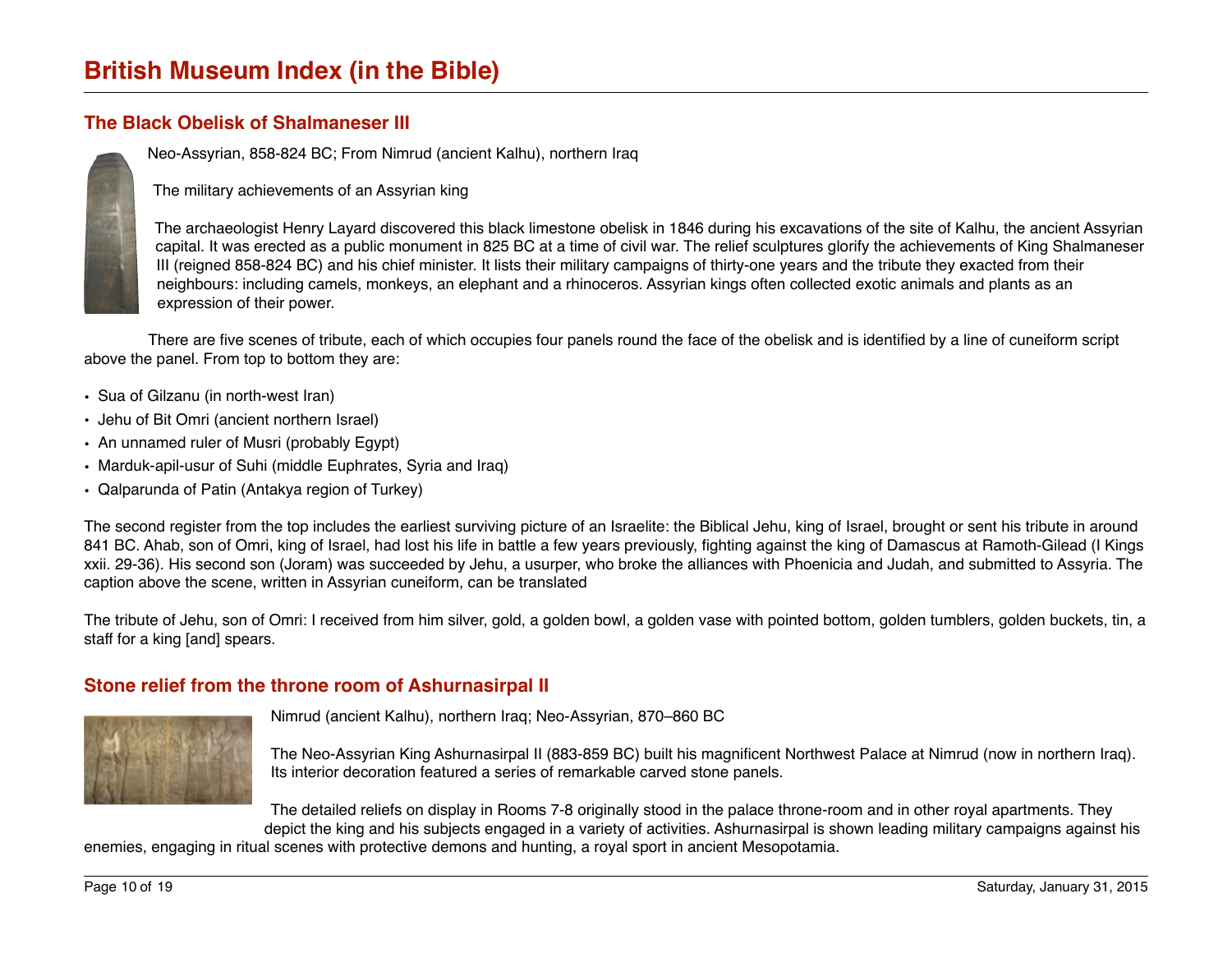This Assyrian relief comes from the throne room of the so-called North-West Palace of Ashurnasirpal II (reigned 883-859 BC) at Nimrud in northern Iraq. It was originally positioned behind the king's throne.

Ashurnasirpal himself appears twice, shown from two sides, dressed in ritual robes and holding a mace symbolising his authority. The figure of the king on the right makes a gesture of worship to a god in a winged disk in the top centre of the relief. The god, who is the source of the king's power, may be Ashur, the national god, or Shamash, the god of the sun and justice. He holds a ring in one hand, an ancient Mesopotamian symbol of god-given kingship. The figure of the king on the left appears to gesture towards a so-called Sacred Tree which dominates the centre of the relief. This balanced combination of steams and foliage is a symbol of fertility and abundance given by the gods.

Behind the king, on either side of the relief, is a winged protective spirit who blesses and purifies Ashurnasirpal using a cone-shaped object to sprinkle liquid from a ritual bucket. The relief thus summarises visually the main ideas of Assyrian kingship; he is the source of abundance provided by the gods.

Ancient visitors approaching the enthroned king would have thus seen three royal figures, the living king facing them, and, either side of him, two carved images showing Ashurnasirpal's relationship with the gods. Emerging from behind the king himself would be the Sacred-Tree.

There was another almost identical relief opposite the main door of the throne room, and similar scenes occupied prominent positions in other Assyrian palaces. They were also embroidered on the royal clothes.

### <span id="page-10-0"></span>**Assyria: Siege of Lachish (Room 10b)**



710 –700 – 692 BC

Lachish was one of the chief cities of the kingdom of Judah in the southern Levant and in 701 BC it was captured by the Assyrian King Sennacherib (704-681 BC). The siege followed the refusal of Lachish to pay tribute to the Assyrian Empire (based in modern northern Iraq) and is mentioned in the Bible.

Many of the relief sculptures on display in Room 10b depict the capture of the city, alongside a selection of items and weaponry used in the siege. A "prism" inscribed with an Assyrian account of the campaign is also on show.

Many of the relief sculptures on display in Room 10b depict the capture of the city, alongside a selection of items and weaponry used in the siege. A "prism" inscribed with an Assyrian account of the campaign is also on show.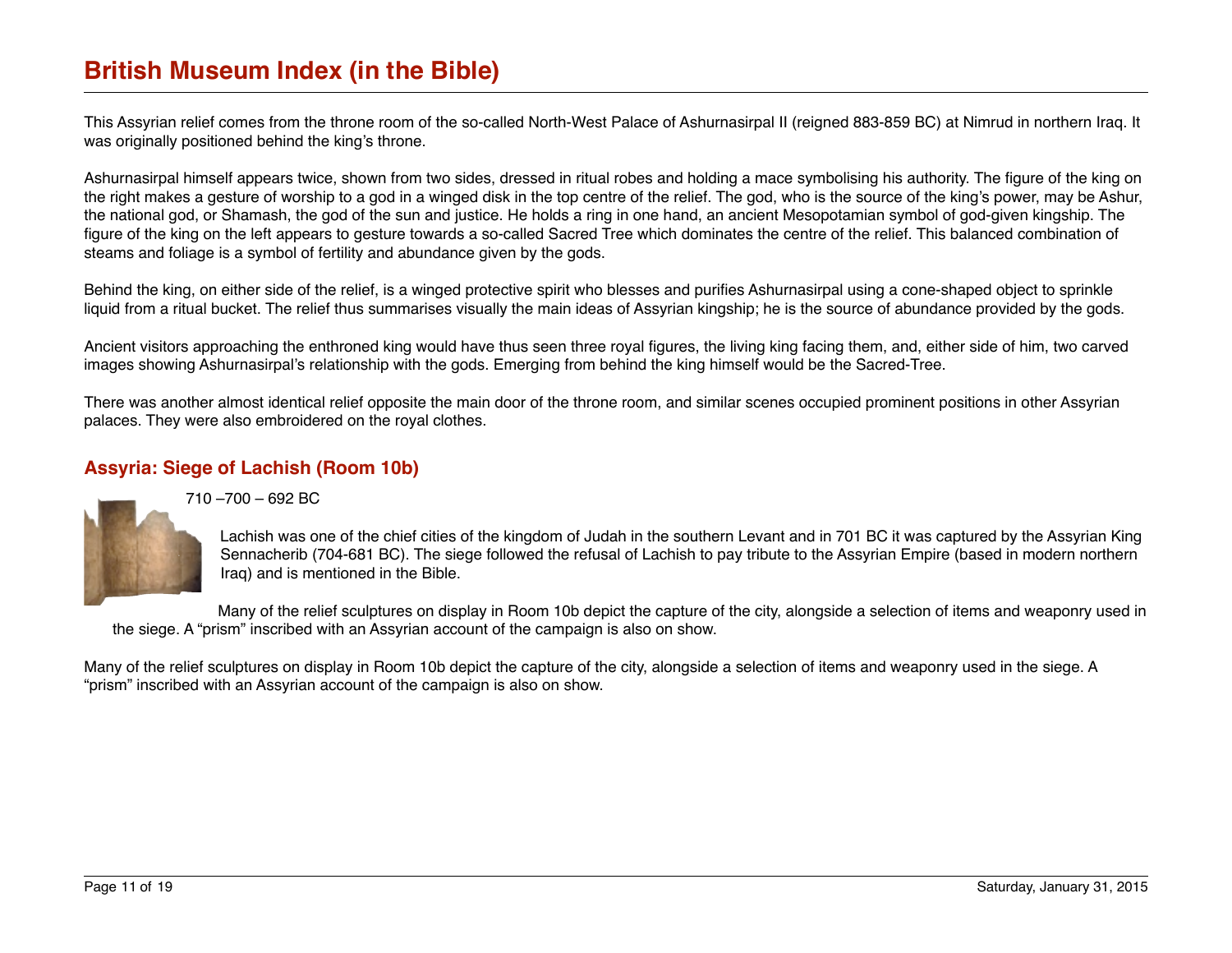# <span id="page-11-1"></span>**Assyria: Khorsabad (Room 10c)**



The city and palace at Khorsabad (in modern northern Iraq), was built for the Assyrian King Sargon II (721-705 BC). The palace entrances were originally dominated by pairs of colossal human-headed winged bulls, which were intended as guardians, accompanied by protective spirits with magical powers.

Two of these impressive statues now stand in Room 10c, along with carvings depicting the king and crown prince, royal courtiers and hunting scenes. Inscriptions on display in the gallery come from a similar winged bull from the palace of Sennacherib (704-681 BC) at nearby Nineveh and were badly burnt when the city was destroyed in 612 BC.

#### <span id="page-11-2"></span>**Stone prism of Esarhaddon**



Neo-Assyrian, 680-669 BC; From Mesopotamia

This small stone monument records the restoration of the walls and the temples of the city of Babylon by King Esarhaddon (reigned 680-669 BC). The cuneiform inscription is written in archaic characters to suggest antiquity and authenticity. The top of the stone is covered with symbols of the gods, and other elements designed to protect and authorize the message.

Babylon had been destroyed in 689 BC by Easarhaddon's father Sennacherib (reigned 704-681 BC) after he had tried for years to

govern this politically divided region. The statue of Marduk, the supreme god of Babylon, was removed to Assyria. From that time, local records considered the region to be kingless. The concept of kingship was so tightly intertwined with the appropriate care for the gods that the great festivals and regular daily cult acts, which involved many of the citizens and around which so much civic activity revolved, ceased.

Although Sennacherib claims to have destroyed the entire city and turned it into a meadow, this must have been exaggeration, and it is possible that he began to restore the buildings towards the end of his reign. Under Esarhaddon the ancient rights and privileges of Babylon's citizens were restored and an efficient administration established. This policy was continued by his son Ashurbanipal (reigned 669-631 BC) who returned the statue of Marduk.

#### <span id="page-11-0"></span>**Ramesses II, King of Egypt (1279-1213 BC)**



Ramesses II ascended the throne as the third king of the Nineteenth Dynasty at the age of twenty-five. In his sixty-seven year reign he probably built more temples and sired more children than any other Egyptian king. Today, he is popularly known as Ramesses 'the great'.

He founded a new capital, Piramesse in the eastern Delta, which remained the royal residence throughout the Ramesside period. He also built a vast number of temples throughout Egypt and Nubia. The most famous of these are the rock cut temple at Abu Simbel, and his mortuary temple at Thebes, the Ramesseum. The tomb of his principal wife, Nefertari, at Thebes is one of the best preserved royal tombs. The tomb of many of his sons has also recently been found in the Valley of the Kings (KV5). Ramesses II was buried in the Valley of the Kings and his body was found in the Deir el-Bahari cache.

For Ramesses II, the most momentous event in his reign was the battle of Kadesh, fought against the Hittites. On his monuments, the battle was commemorated as a great victory. However, the Hittite account, found at their capital, Hattusas, suggests that the battle was closer fought.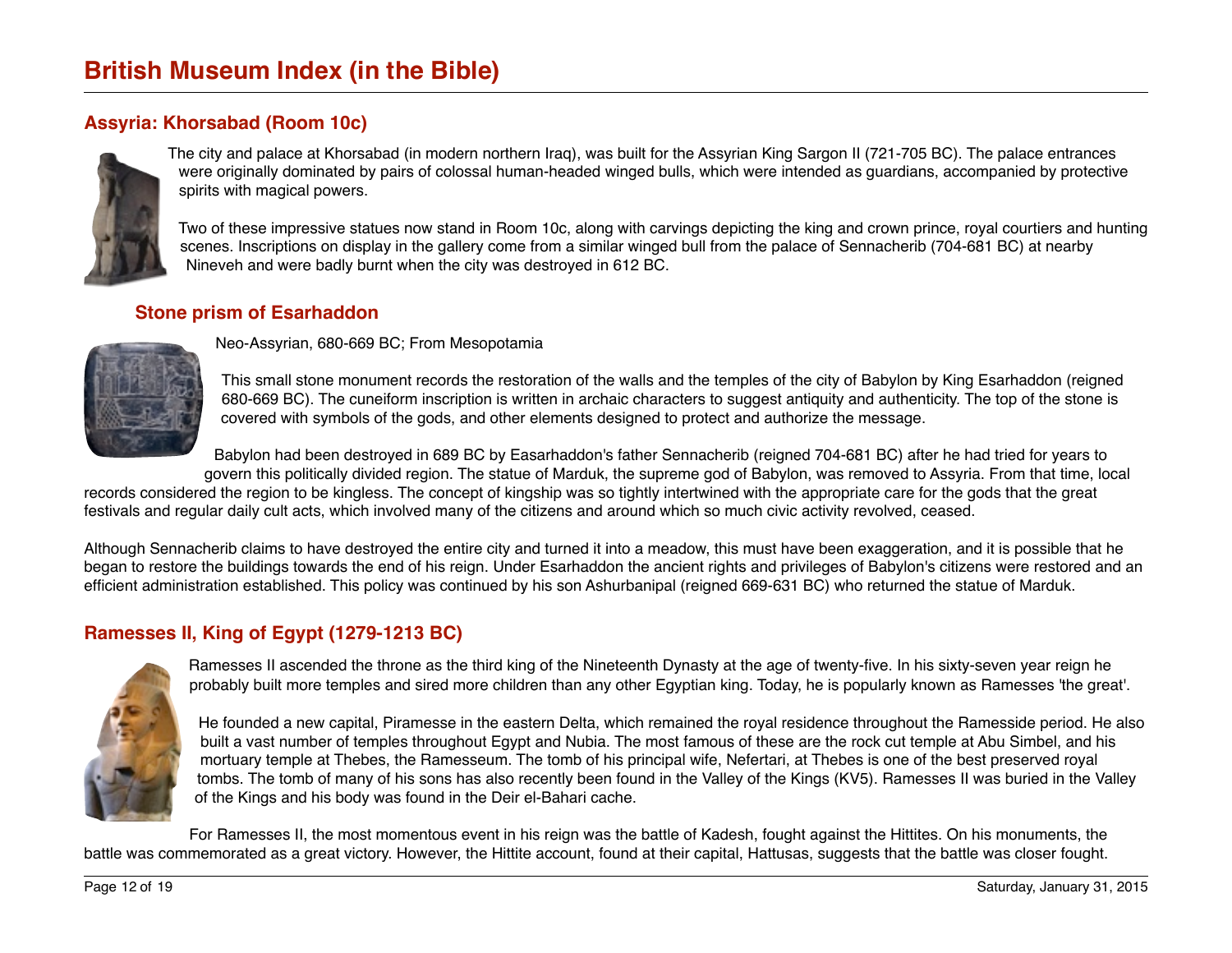# <span id="page-12-1"></span>**The Flood Tablet, relating part of the Epic of Gilgamesh**



From Nineveh, northern Iraq, Neo-Assyrian, 7th century BC

The most famous cuneiform tablet from MesopotamiaThe Assyrian King Ashurbanipal (reigned 669-631 BC) collected a library of thousands of cuneiform tablets in his palace at Nineveh. It included letters, legal texts, lists of people, animals and goods, and a wealth of scientific information, as well as myths and legends.

The best known of these was the story of Gilgamesh, a legendary ruler of Uruk, and his search for immortality. The Epic of Gilgamesh is a huge work, the longest piece of literature in Akkadian (the language of Babylonia and Assyria). It was known across the ancient Near East, with versions also found at Hattusas (capital of the Hittites), Emar in Syria and Megiddo in the Levant.

This, the eleventh tablet of the Epic, describes the meeting of Gilgamesh with Utnapishtim. Like Noah in the Hebrew Bible, Utnapishtim had been forewarned of a plan by the gods to send a great flood. He built a boat and loaded it with all his precious possessions, his kith and kin, domesticated and wild animals and skilled craftsmen of every kind.

Utnapishtim survived the flood for six days while mankind was destroyed, before landing on a mountain called Nimush. He released a dove and a swallow but they did not find dry land to rest on, and returned. Finally a raven that he released did not return, showing that the waters must have receded.

This Assyrian version of the Old Testament flood story was identified in 1872 by George Smith, an assistant in The British Museum. On reading the text he ... jumped up and rushed about the room in a great state of excitement, and, to the astonishment of those present, began to undress himself.'

## <span id="page-12-0"></span>**The Standard of Ur**



From Ur, southern Iraq, about 2600-2400 BCThis object was found in one of the largest graves in the Royal Cemetery at Ur, lying in the corner of a chamber above the right shoulder of a man. Its original function is not yet understood.

Leonard Woolley, the excavator at Ur, imagined that it was carried on a pole as a standard, hence its common name. Another theory suggests that it formed the soundbox of a musical instrument.

When found, the original wooden frame for the mosaic of shell, red limestone and lapis lazuli had decayed, and the two main panels had been crushed together by the weight of the soil. The bitumen acting as glue had disintegrated and the end panels were broken. As a result, the present restoration is only a best guess as to how it originally appeared.

The main panels are known as 'War' and 'Peace'. 'War' shows one of the earliest representations of a Sumerian army. Chariots, each pulled by four donkeys, trample enemies; infantry with cloaks carry spears; enemy soldiers are killed with axes, others are paraded naked and presented to the king who holds a spear.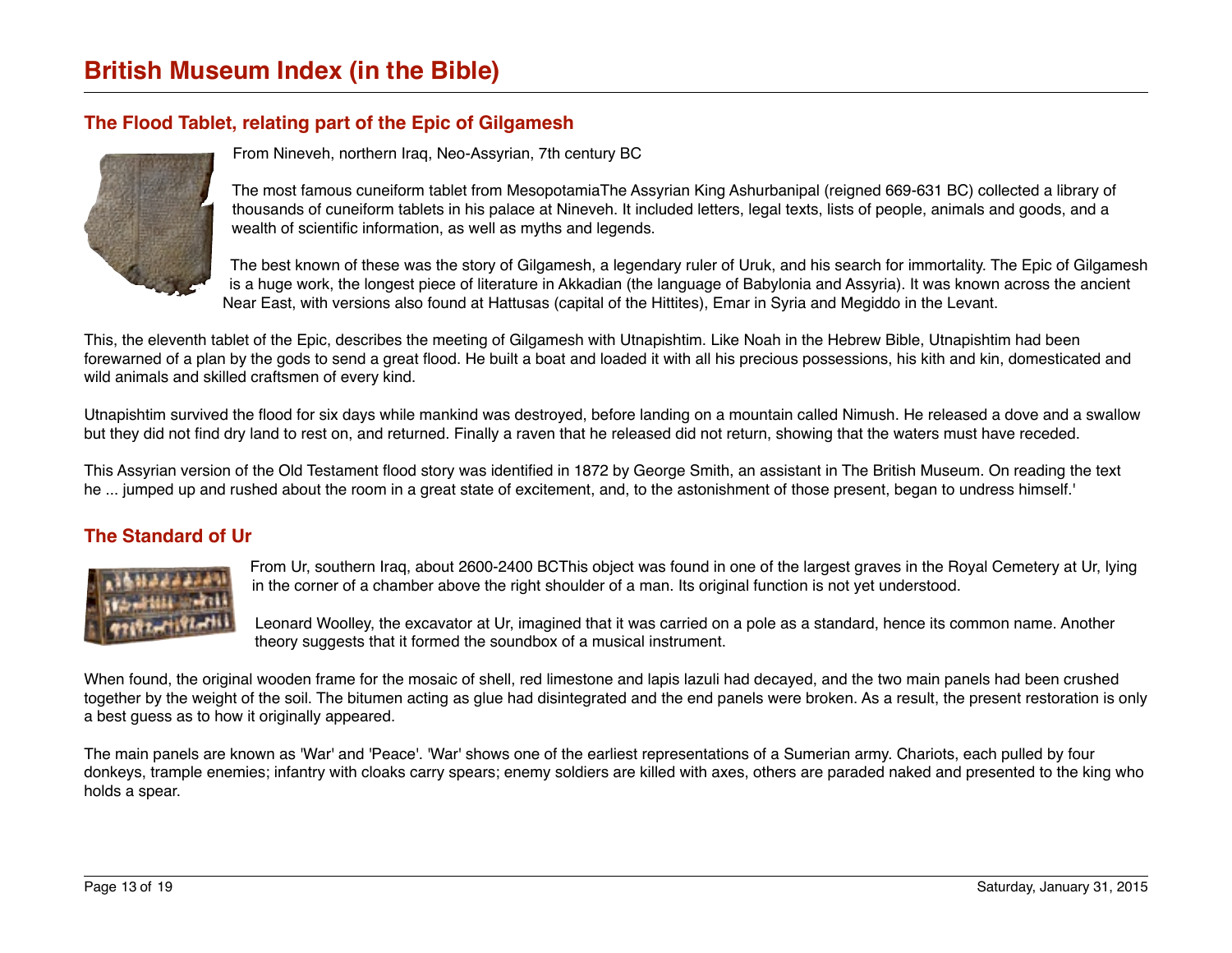The 'Peace' panel depicts animals, fish and other goods brought in procession to a banquet. Seated figures, wearing woollen fleeces or fringed skirts, drink to the accompaniment of a musician playing a lyre. Banquet scenes such as this are common on cylinder seals of the period, such as on the seal of the 'Queen' Pu-abi, also in the British Museum.

### <span id="page-13-0"></span>**Bronze figurine of a warrior, probably a deity**

Canaanite, about 2000-1700 BC; From the Levant

A warrior god with feathered crown

This bronze figurine wears a broad belt fastened in front with a pair of ribbons, which suggests that he is a warrior. His headgear can be identified as a feathered crown. His hands are pierced and he probably originally carried weapons. He has been compared with Anatolian seals of the same period where a figure stands with a weapon in either hand before a seated god.

The figurine was probably cast in a double stone or clay mould. The channels along the back perhaps show that it was originally decorated with sheets of precious metal. Already in the third millennium BC several kinds of metal were used in the Levant for both casting and hammering. Lead, copper and bronze were generally used for solid-casting, while gold and silver were mainly hammered.

It is generally thought that human figurines such as this are images of deities. They may have served as cult idols (statues of deities to which prayers and offerings were made). It is perhaps more likely, though, that they were votive objects, given by worshippers with prayers to enlist the god's favour or help.

## <span id="page-13-1"></span>**Stone stela showing an Aramaean king**

Aramaean, about 900-700 BC; From Tell es-Salihiyeh, Damascus

A king holding a tulip and a spear

This unusual stela was found by J.L. Porter, the British consul in Damsacus, in 1855. It depicts an Aramaean king apparently holding a tulip and grasping a staff or spear. At the time of its discovery Tell es-Salihiyeh was a prominent mound 5 miles west of Damascus. It is now a suburb of the city.

Following the demise of both the Egyptian and Hittite empires towards the end of the second millennium, new peoples moved into the power vacuum left behind in Syria. Chief amongst these were the Aramaeans, a Semitic people, whose language is closely related to Hebrew. Although some see the Aramaeans as newcomers and semi-nomadic pastoralists from the Eastern Desert, there is very little to support this view. Some element of the population might have arrived in this way, but it would seem more plausible to see the Aramaean 'culture' as a revival and resurgence of the indigenous Amorite/ Hurrian population. There was no overall Aramaean kingdom, but instead a formidable confederation of city states (principally Damascus, Hamath and Aleppo), so powerful indeed that they were able to resist the advances of the Assyrian empire.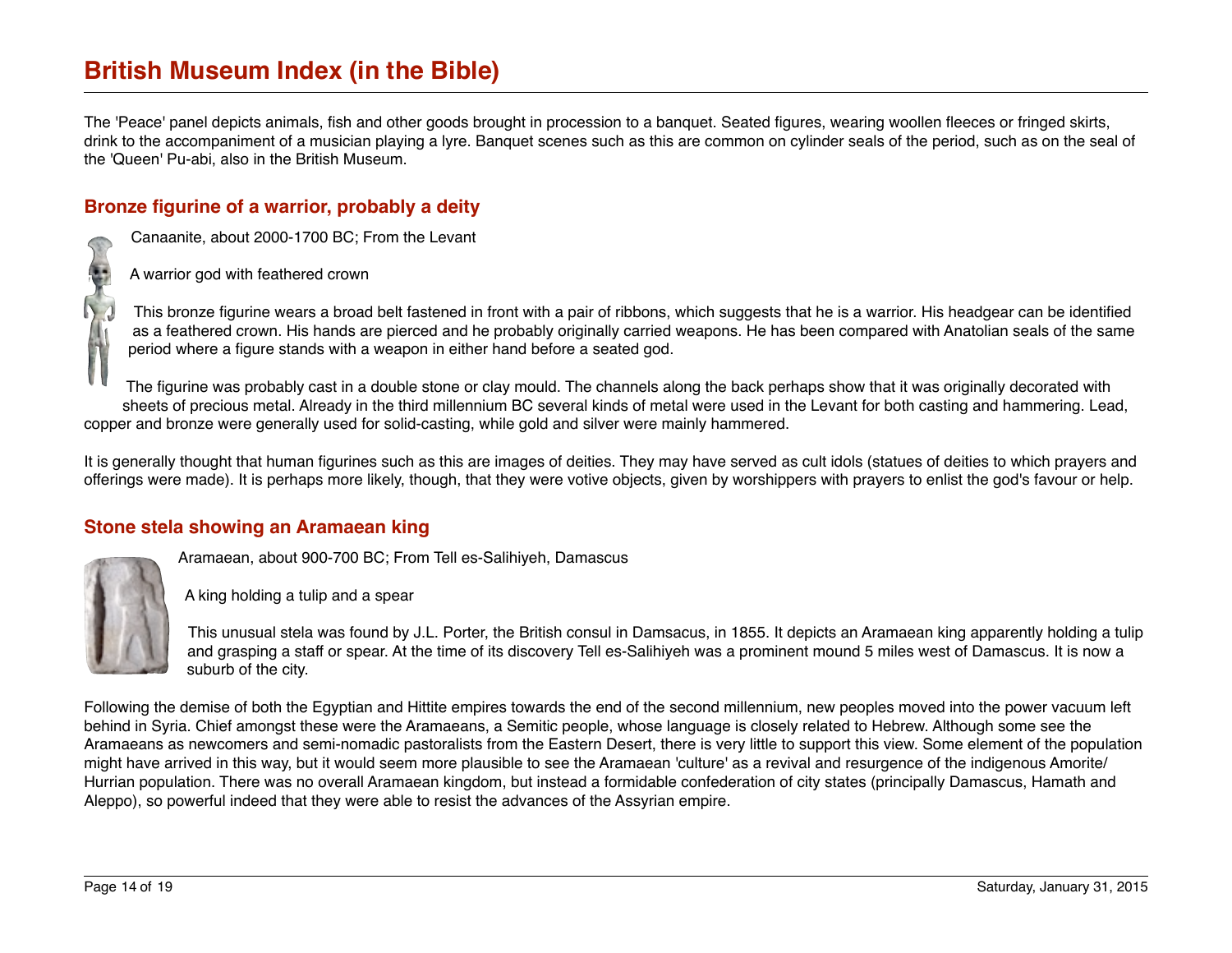# <span id="page-14-1"></span>**Cuneiform tablet with part of the Babylonian Chronicle (605-594 BC)**



Neo-Babylonian, about 550-400 BC; From Babylon, southern Iraq

Nebuchadnezzar II's campaigns in the west. This tablet is one of a series that summarises the principal events of each year from 747 BC to at least 280 BC. Each entry is separated by a horizontal line and begins with a reference to the year of reign of the king in question.

Following the defeat of the Assyrians (as described in the Chronicle for 616-609 BC), the Egyptians became the greatest threat to the Babylonians. In 605 Nebuchadnezzar, the Babylonian crown prince, replaced his father Nabopolassar as commander-in-chief and led the army up the Euphrates to the city of Charchemish. There he defeated the Egyptians. Later that year Nabopolassar died and

Nebuchadnezzar returned to Babylon to be crowned. Over the next few years he kept his control over Syria and extended it into Palestine. In 601 BC he marched to Egypt, but withdrew on meeting the Egyptian army. After re-equipping his army, Nebuchadnezzar marched to Syria in 599 BC. He marched westwards again, in December 598 BC, as Jehoiakim, the king of Judah, had ceased to pay tribute. Nebuchadnezzar's army besieged Jerusalem and captured it on 15/16th March 597 BC. The new king of Judah, Jehoiachin, was captured and carried off to Babylon. A series of expeditions to Syria brings this Chronicle to an end in 594 BC.

#### <span id="page-14-0"></span>**Limestone stela with a dedication to Baal**

From Carthage, north Africa (modern Tunisia); 2nd-1st century BC

Dedicated by Gaius Julius Arish, son of Adon-Baal

This stela comes from a religious precinct known as the *tophet* at Carthage. In this enclosure such grave markers were set up over burial urns containing the cremated bodies of babies, small children and animals, which had been sacrificed to the goddess Tanit and her consort Baal Hammon. The Punic (Carthaginian) script is almost identical to that of Canaanite inscriptions from the Levant. Despite the classical influence seen in the *caduceii* (curled snakes), the symbolism is Canaanite, with two representations of the goddess Tanit. The upper one is composed of a sun disc, a crescent moon and triangle. Below is an anthropomorphized (human-shaped) version of the goddess.

The Canaanites of the Levant coast (known as Phoenicians) grew rich by supplying luxury materials to Mesopotamia, Egypt and Iran. Their natural harbours became major ports for handling international shipping. Commercial contacts were expanded across the Mediterranean and resulted in the establishment of colonies. According to tradition, Carthage was founded in 814 BC, but archaeological evidence suggests the earliest occupation was in about 730 BC. Carthage rapidly became the leading Phoenician colony. The city came into conflict first with the Greeks and then with the Romans. The Romans called the Carthaginians Poeni, from which the term Punic derives.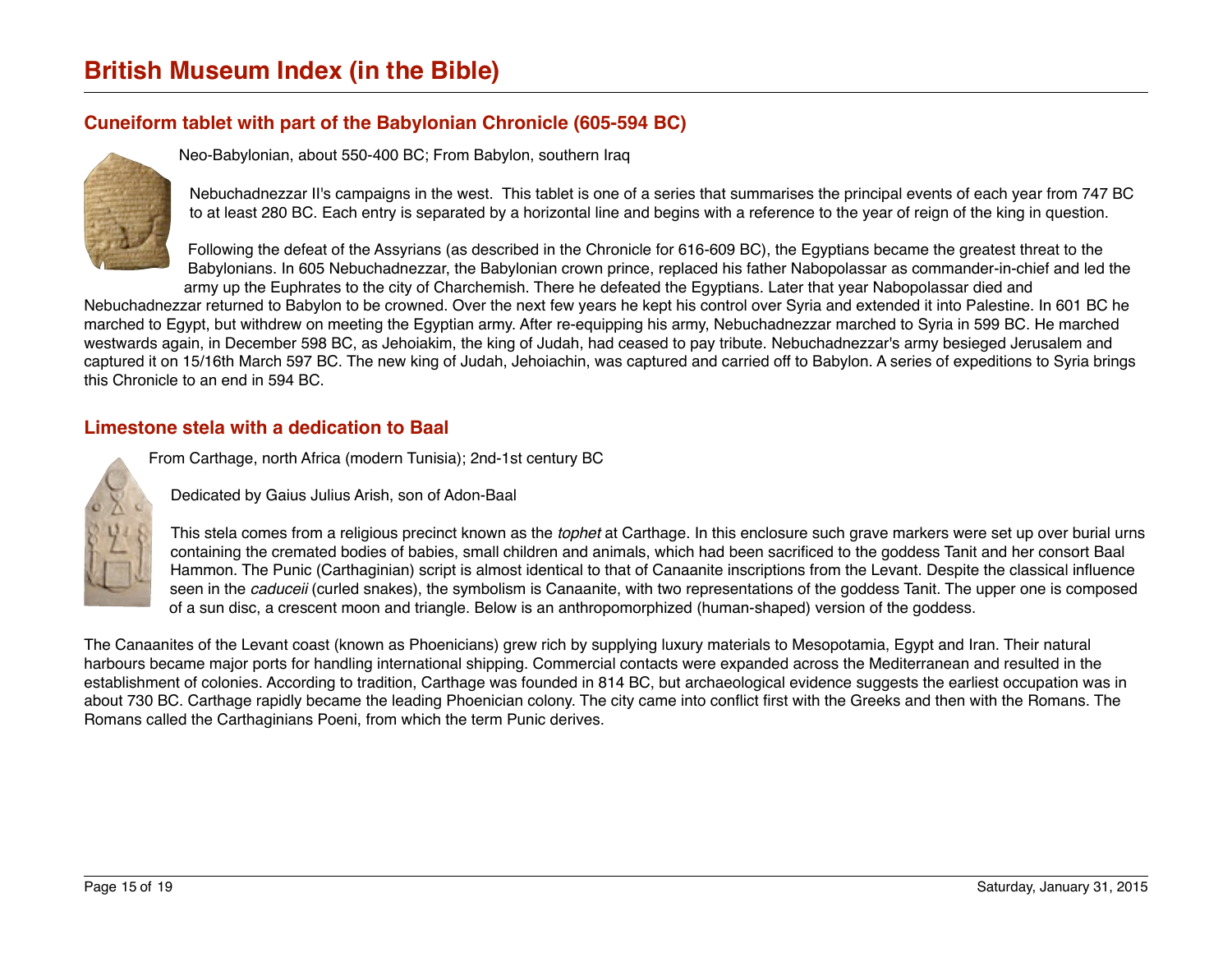# <span id="page-15-1"></span>**Cylinder of Nabonidus**



Neo-Babylonian, about 555-540 BC; From Sippar, southern Iraq

This clay cuneiform cylinder was discovered in the Temple of Shamash at Sippar. It records the pious reconstruction by Nabonidus (reigned 555-539 BC) of the temples of the moon-god Sin in Harran and of the sun-god Shamash and goddess Anunitum at Sippar. He tells us that during the work at Sippar, inscriptions of older kings Naram-Sin (2254-2218 BC) and Shagaraki-shuriash (1245-1233 BC) were discovered, and Nabonidus offers dates that considerably exaggerate their age.

Nabonidus came to the throne after the assassination of two of the successors of Nebuchadnezzar, even though he had no direct family connection with the Babylonian royal family. He was old enough to have a mature son (Bel-shar-usur, the biblical Belshezzar) and was almost certainly an experienced soldier. A number of Nabonidus' inscriptions include historical references intended to show that his irregular accession to the throne had the blessing of the gods and of earlier Babylonian kings. Linked to this concern for legitimacy are the recurring references to Nabonidus' search for earlier buildings in the course of his own reconstruction work.

Collecting ancient documents and objects was already practised, for example, at Ashurbanipal's library at his palace at Nineveh. In the ruins of the Northern Palace at Babylon a museum-like collection of 'antiquities' was found, apparently collected by Nebuchadnezzar and his successors. This was probably still visible in Persian times.

# <span id="page-15-0"></span>**Gold figurine of a god**

Hittite, about 1400-1200 BC; From Anatolia (modern Turkey)

This tiny gold figure wears the very distinctive Hittite version of the horned headdress, the usual way of depicting deities in Mesopotamia. The curved weapon he carries could be a sword, or perhaps a hunting weapon identifying him as a god of hunting.

Thousands of tablets from the Hittite capital of Hattusa (modern Bogazköy in central Turkey) reveal that the state religion was based on the worship of natural phenomena such as weather, sun, mountains and water. These were all depicted in human form, distinguished by their horned headwear. The Hittite king played a central role in religious rituals. These included his being bathed to wash away collective sin.

The Hittites adopted many of the deities of the surrounding regions, including those of the Hurrians. As the empire expanded into Syria during the fourteenth century BC, so did the pantheon. The Hittites themselves spoke of a thousand gods, and Mesopotamian and Syrian gods were either equated with their own deities or simply added to the list. Among the most important male gods was Teshub, the Hurrian storm god, whose animal symbol was the bull. He was the husband of the goddess Hepat, and they were equated with the weather-god of Hatti and his consort, the sun-goddess of Arina.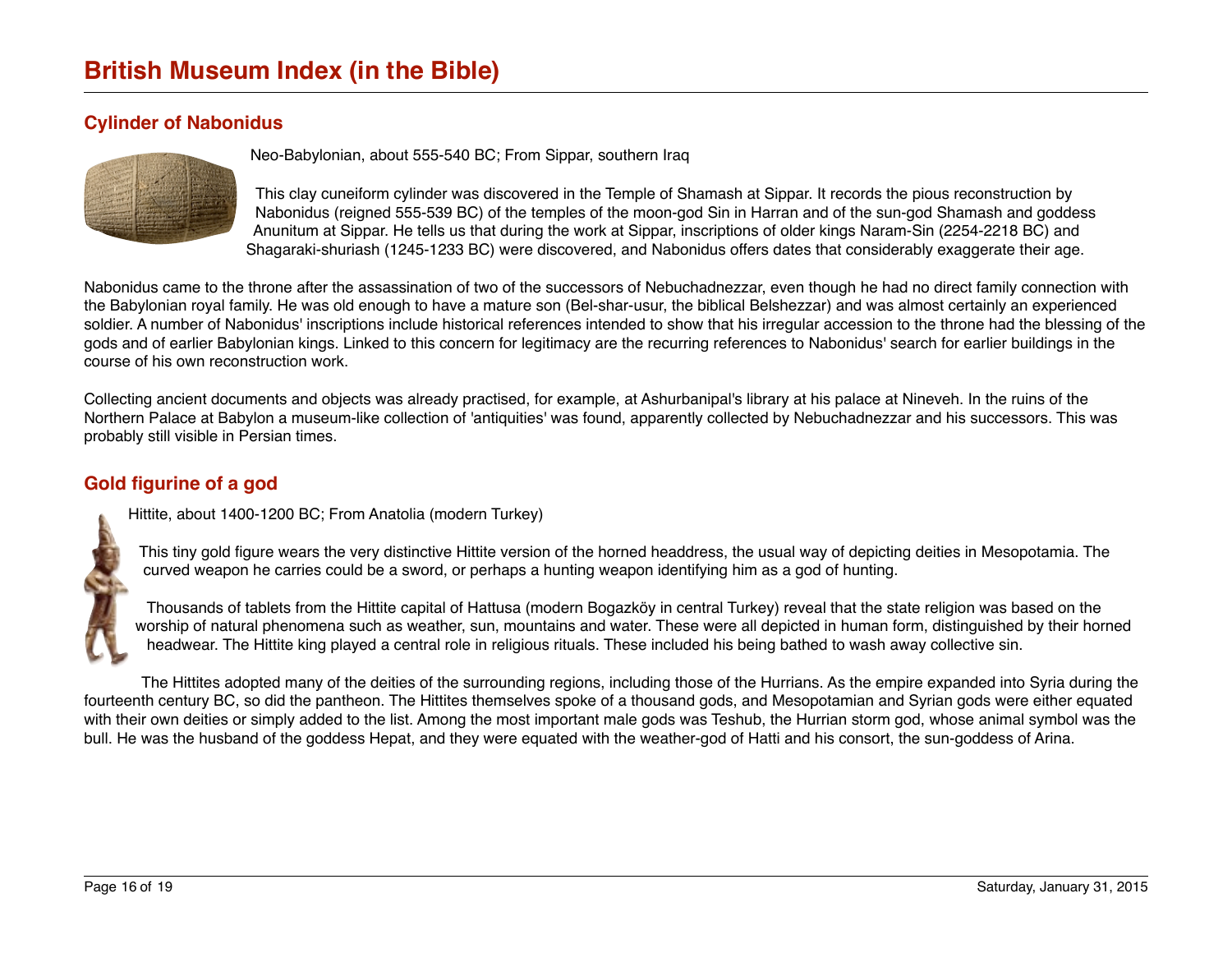# <span id="page-16-1"></span>**Mud brick**



From Thebes, Egypt; 19th Dynasty, 1250 BC; Stamped with the name of Ramesses II

From the beginning of Egyptian history mud bricks were used as a basic material for construction. In the course of the Early Dynastic Period (about 3100-2613 BC) and the Old Kingdom (about 2613-2160 BC) bricks remained the basic building material of structures for living in, whether palaces or the houses of the ordinary people. Stone was gradually introduced for temples and the tombs of the élite.

Bricks were produced in vast quantities for all sorts of projects. They were made from Nile mud mixed with sand and straw, the latter two elements giving strength to the basic material. Bricks used for specific state projects were often stamped with the name of the king for whom it was being built. This one is stamped with the name of Ramesses II (about 1279-1213 BC). The discovery of stamped bricks can often be extremely useful for dating a structure.

# <span id="page-16-0"></span>**Silver lyre**



From Ur, southern Iraq; about 2600-2400 BC

This lyre was found in the 'Great Death-Pit', one of the graves in the Royal Cemetery at Ur. The burial in the Great Death-Pit was accompanied by seventy-four bodies - six men and sixty-eight women -laid down in rows on the floor of the pit. Three lyres were piled one on top of another. They were all made from wood which had decayed by the time they were excavated, but two of them, of which this is one, were entirely covered in sheet silver attached by small silver nails. The plaques down the front of the sounding box are made of shell. The silver cow's head decorating the front has inlaid eyes of shell and lapis lazuli. The edges of the sound box have a narrow border of shell and lapis lazuli inlay.

When found, the lyre lay in the soil. The metal was very brittle and the uprights were squashed flat. First it was photographed, and then covered in wax and waxed cloth to hold it together for lifting. The silver on the top and back edge of the sounding box had been destroyed. Some of the silver preserved the impression of matting on which it must have originally lain. Eleven silver tubes acted as the tuning pegs.

Such instruments were probably important parts of rituals at court and temple. There are representations of lyre players and their instruments on cylinder seals, and on the Standard of Ur being played alongside a possible singer.

# <span id="page-16-2"></span>**Cyrus Cylinder**



From Babylon, southern Iraq. Babylonian, about 539-530 BC

A declaration of good kingship.

This clay cylinder is inscribed in Babylonian cuneiform with an account by Cyrus, king of Persia (559-530 BC) of his conquest of Babylon in 539 BC and capture of Nabonidus, the last Babylonian king.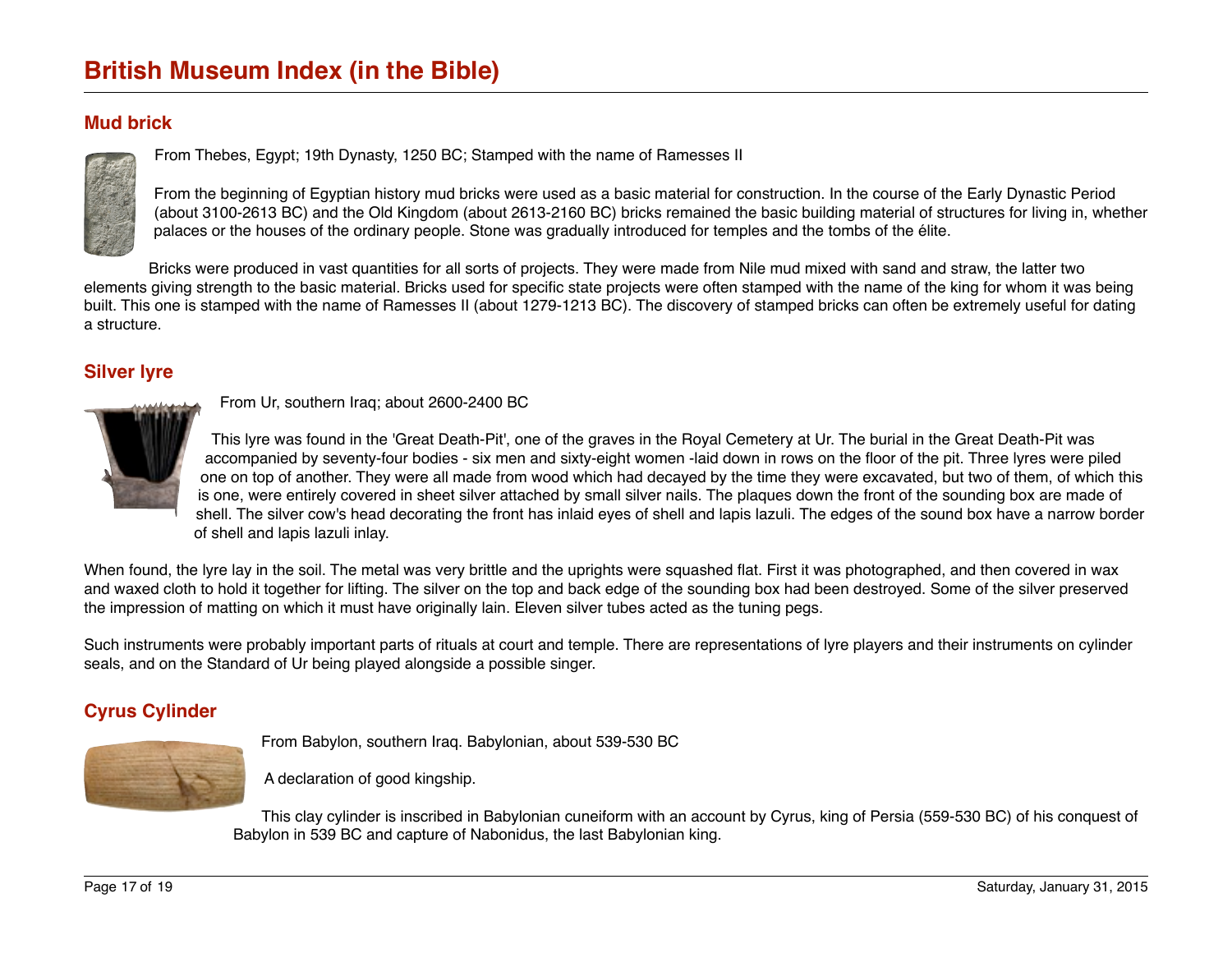Cyrus claims to have achieved this with the aid of Marduk, the god of Babylon. He then describes measures of relief he brought to the inhabitants of the city, and tells how he returned a number of images of gods, which Nabonidus had collected in Babylon, to their proper temples throughout Mesopotamia and western Iran. At the same time he arranged for the restoration of these temples, and organized the return to their homelands of a number of people who had been held in Babylonia by the Babylonian kings. Although the Jews are not mentioned in this document, their return to Palestine following their deportation by Nebuchadnezzar II, was part of this policy.

This cylinder has sometimes been described as the 'first charter of human rights', but it in fact reflects a long tradition in Mesopotamia where, from as early as the third millennium BC, kings began their reigns with declarations of reforms.

### <span id="page-17-0"></span>**Augustus Caesar, Roman emperor (31 BC - AD 14)**



Octavian, as Augustus was known before becoming emperor, was adopted by Julius Caesar as his son and heir and fought to avenge Caesar after his assassination in 44 BC. After the defeat of Antony and Cleopatra at the Battle of Actium in 31 BC, Augustus became undisputed master of Rome and its territories. However, his official assumption of supreme power took over two decades and he was always careful to collaborate (or at least appear to collaborate) with the senate. He was nonetheless the first true Roman emperor, an office that was to last in the Western Empire for over four hundred years. His reign gave the Roman world a much needed period of internal stability, though the Empire's boundaries continued to expand.

By the end of Augustus' reign it was clear that the Republic would not return soon if at all, and that the imperial system with its succession by birth, rather than by the will of the Senate, was firmly established. However, the question of who would succeed Augustus remained a problem, as all his chosen successors died before him, including his trusted deputy Agrippa and his grandsons Gaius and Lucius. Finally he adopted as his son and heir Tiberius, the son of his second wife Livia, who succeeded him in AD 14. Augustus was buried in a round mausoleum at the entrance to which were inscribed in bronze the Res Gestae, or achievements of his reign.

#### <span id="page-17-1"></span>**Marble portrait of Tiberius**



Roman, about AD 4-14; A flattering portrait of the 46 year old heir to the imperial throne

The head, set into a modern bust, shows the image of the future emperor Tiberius (reigned AD 14-37). It was commissioned in AD 4 to mark his adoption as the successor of the emperor Augustus, his step-father. At the time Tiberius would have been forty-six years old, but is shown in the portrait as much younger.

The intrigues of Livia, Tiberius' mother, were probably a major factor in his rise to power, combined with the terrible health and unfortunate accidents which befell all the other potential heirs of Augustus. Tiberius was a successful general in campaigns against Persia and along the Danube and Rhine, but lacked Augustus' natural rapport with the Senate, making his period as emperor politically turbulent. His reliance upon the ambitious and brutal Sejanus, the head of the Praetorian guard (the imperial bodyguards) caused particular concern, as did the emperor's supposed sexual excesses at the Villa Iovis on the island of Capri.